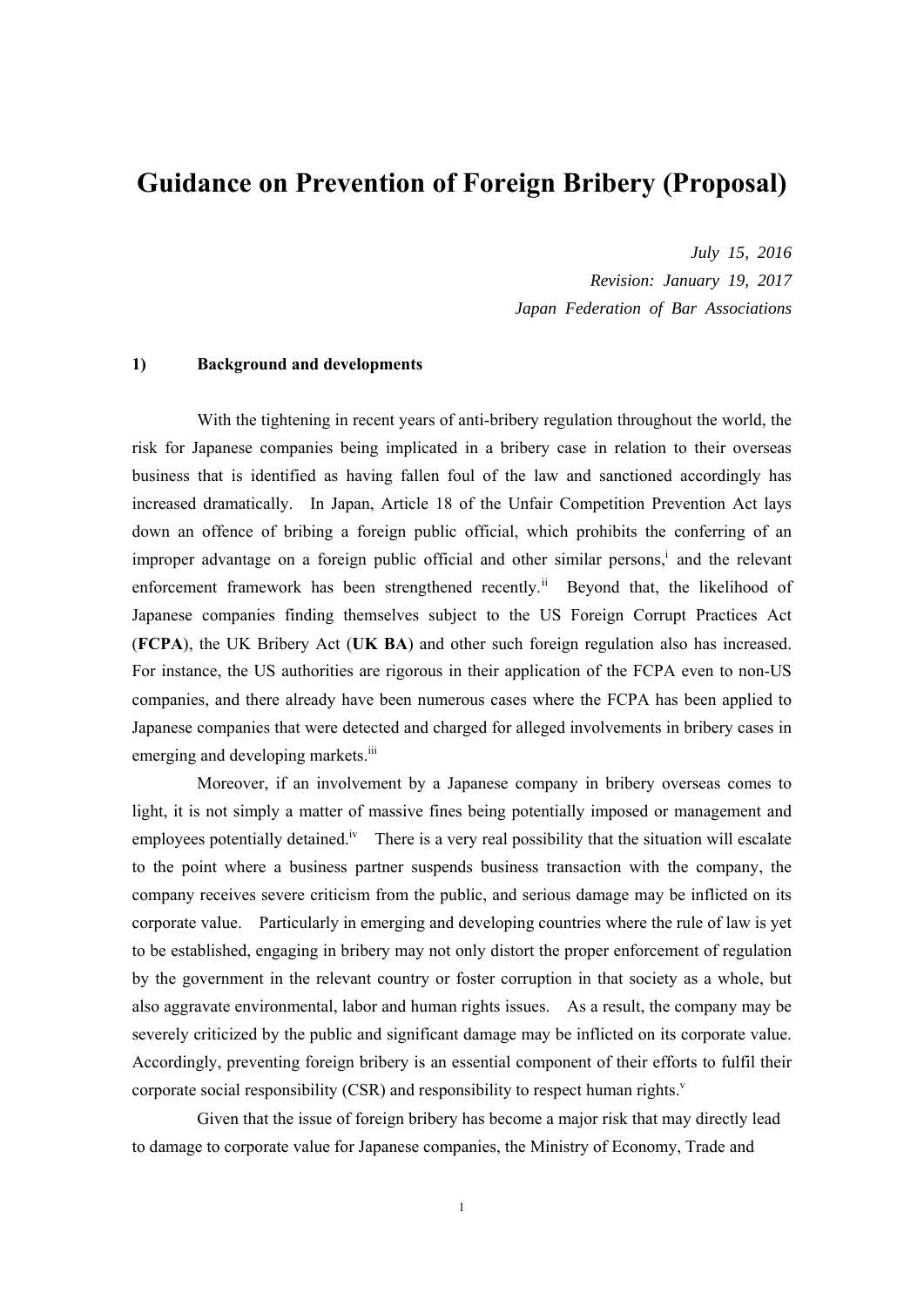Industry revised in July 2015 its guidelines on the bribery of foreign public officials (the "**METI Guidelines**"). This put forward new perspectives such as the "*importance of the attitude of and message from top management*," a "*risk-based approach*," "*necessity of taking action at subsidiaries level*" and "*response in an emergency situation*" by way of measures designed to enhance the effectiveness of the compliance program for prevention of bribery for foreign public officials.

#### **2) The aim of this Guidance**

In light of the abovementioned background and developments, we have decided to issue this Guidance to provide practical guidelines for Japanese companies (and counsel who provide legal advice to them) in relation to implementation of anti-bribery measures. It is intended as a supplement to the METI Guidelines and should contribute to the promotion of corporate social responsibility and human rights advocacy, while aiding sustainable overseas expansion by Japanese companies. In particular, this Guidance is intended to be used from the following three perspectives:

(1) To clarify the elements of an anti-bribery compliance program necessary to fulfil the duty to implement an internal control system

According to case law, as an aspect of their fiduciary duties under the Companies Act, the directors of a Japanese company owe a duty to implement (i.e., devise and execute) an internal control system. As stated above, breaching anti-bribery regulation now involves a greater risk of damage to their corporate value, and it is no longer enough for companies to respond by maintaining the same measures they have previously taken. To fulfil the directors' duty to implement an internal control system, it is critical that the top management face the risks, clearly take a proactive stance to enhance the prevention of foreign bribery both internally and externally, and implement an internal control system to address the bribery risks, including compliance with foreign regulations throughout the corporate group.

This Guidance clarifies the elements of an anti-bribery compliance program that are generally required for directors to be deemed to have fulfilled their duty to implement an internal control system. Whereas Chapter 2 of the METI Guidelines also provides examples of what an anti-bribery compliance program should look like as a component of an internal control system, this Guidance sets out more explicitly the elements of an anti-bribery compliance program that are required to be incorporated in an internal control system, taking account of the case law concerning the duty to implement an internal control system, the regulations and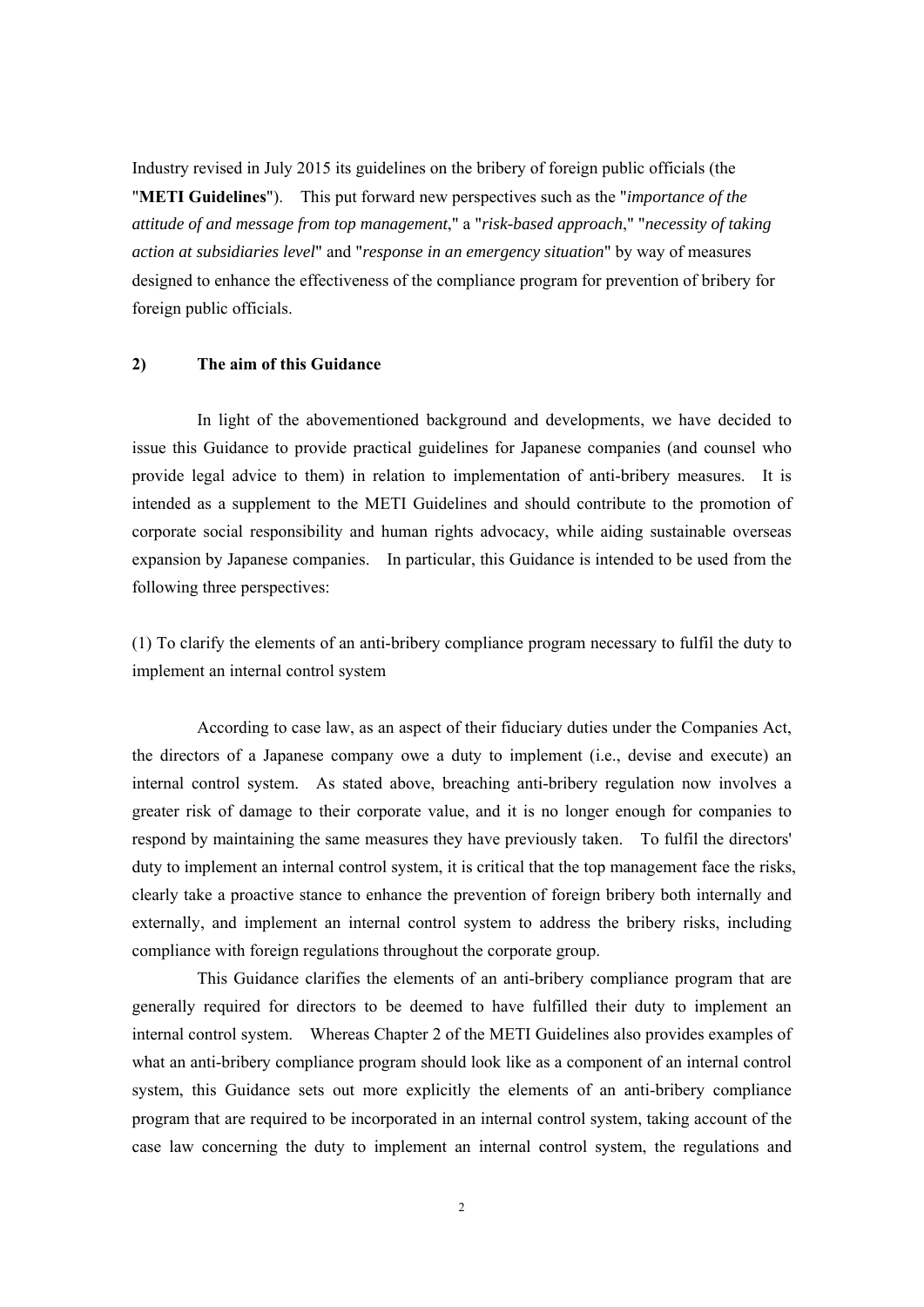enforcement practices of various countries, the approaches currently being taken by companies in relation to anti-bribery compliance program, and so forth.

(2) To clarify the elements of internal control system that may help the company seek mitigation of or relief from penalties

Even in the event that a company's involvement in bribery comes to light, there are situations where penalties may be mitigated or avoided if an adequate internal control system has been put in place. The UK BA expressly provides that it is a complete defense for a company to demonstrate that it had in place appropriate procedures to prevent bribery. $\dot{v}$ <sup>i</sup> Also, although this does not constitute a statutory defense under the FCPA, its guidelines provide that whether or not a company had in place an appropriate compliance program is to be taken into account in the process enforcement of the FCPA.<sup>vii</sup> Likewise, in relation to the offence of bribing a foreign public official under Japanese law, the METI Guidelines provide that in order for a company to avail itself of the due diligence defense set out in the provisions relating to parallel corporate liability, " *it is necessary to augment the effect of measures for preventing bribery of foreign public officials and to improve the effectiveness of internal controls*."viii

What this guidance does is to set out more clearly the elements of the internal control systems that may prove helpful from the point of view of obtaining mitigation of or relief from penalties under overseas anti-bribery regulations, taking account of the guidelines issued by the US and UK authorities.<sup>ix</sup>

#### (3) To clarify a practical approach to foreign bribery issues for companies and lawyers

Although the METI Guidelines as revised in July 2015 deserve great credit for demonstrating how an anti-bribery compliance program should be structured, there is a need for more practical guidelines from the point of view of companies trying to implement it. In particular, in those developing and emerging counties where corruption is entrenched, it is not uncommon for Japanese companies' on-the-ground management and employees to be forced to provide bribes under explicit or tacit pressure by foreign public officials, even though they do not affirmatively offer them. Practical know-how is necessary for Japanese companies to entrust their local staff with the task of handling unreasonable demands and for the local staff to deal appropriately with contingencies, including unreasonable demands, without being left to their own devices and unsure as to how to proceed.

With the above considerations in mind, this guidance clarifies further how companies and lawyers should approach foreign bribery issues in practice.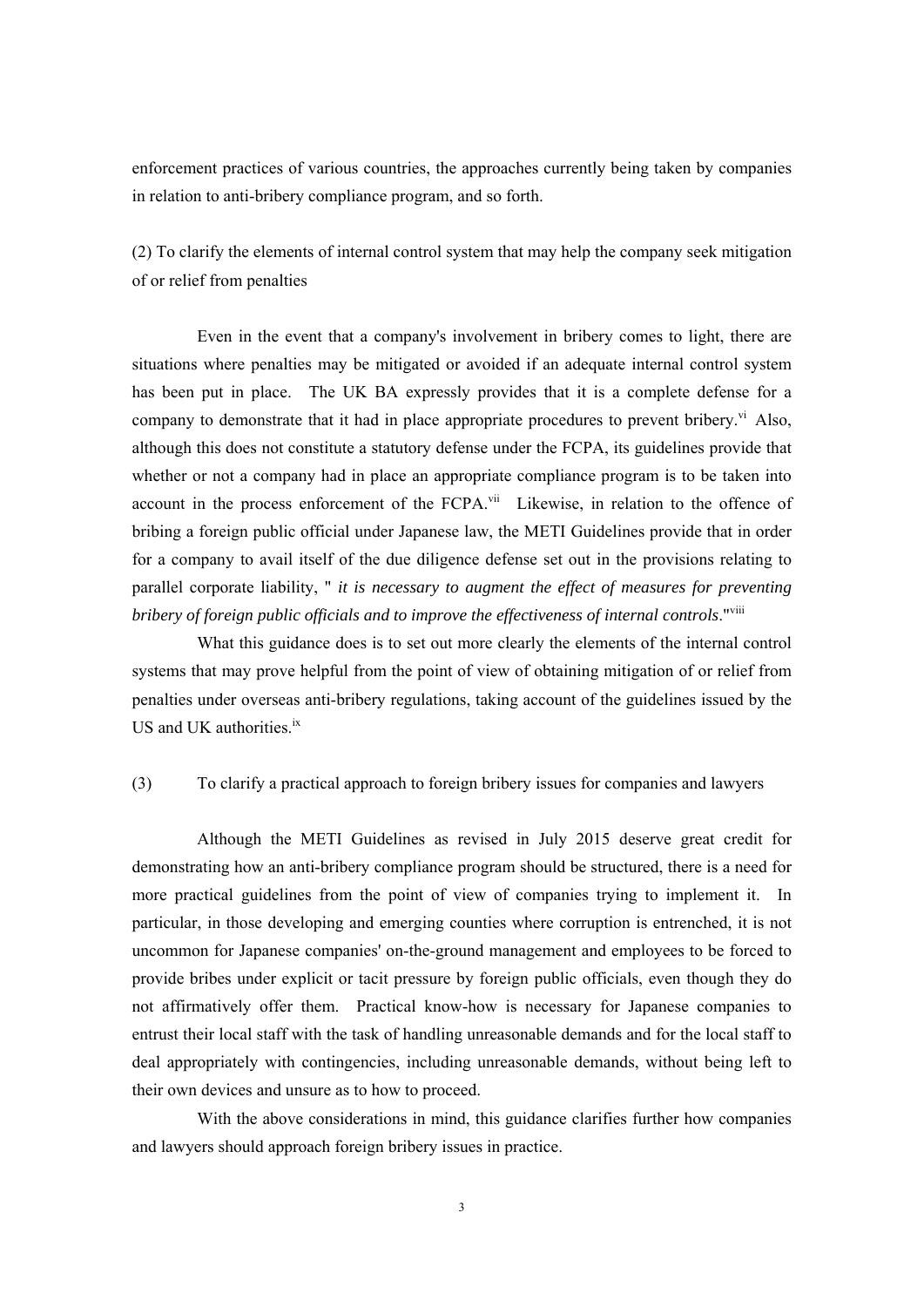Moreover, the explanation relating to facilitation payments (small payments to ensure the smooth progress of ordinary administrative services) have been removed in the revised edition of the METI Guidelines. Given, however, that dealing with these payments is an issue that often comes up both in business practices and in legal consultations, this Guidance sets forth practical guidelines in relation to it.

## **3) The nature and use of this Guidance**

 This Guidance summarizes contemporary best practice in relation to anti-bribery measures.

 It is expected that Japanese companies will implement anti-bribery measures in reliance on this Guidance in order for their directors to fulfil their duty to implement an internal control system and develop their business abroad in a sustainable manner without being found to have fallen afoul of regulations in foreign countries and incurring penalties. We believe that putting this Guidance into practice will be useful both to prevent the erosion of corporate value that occurs when the risks associated with bribery eventuate, and to protect local staff from the threat of unreasonable demands for bribes. We suggest that lawyers also use this Guidance to play an active role in giving legal advice in relation to anti-bribery matters.

 Moreover, although this Guidance is primarily intended to address the prevention of bribes to foreign public officials, given that there are, among other things, foreign countries with regulations prohibiting bribery in the private sector, it addresses the prevention of acts of bribery in a broad sense, which also encompasses commercial briberies. Accordingly, references in this Guidance to a "*foreign public official*" include civilians and not merely public officials where applicable law prevents a company from making commercial briberies.

 Additionally, while this Guidance fundamentally provides strong recommendations as to the practice to be taken to prevent foreign bribery, where a practice is no more than a recommended response the applicability of which depends on the physical, human resources or economic environment, it is marked "*advisable*."

## **4) Recommendation as to declarations of implementation of this Guidance**

 In an age where it is acknowledged that bribery risks would have a direct impact on corporate value and the prevention of foreign bribery is regarded as a core strand of corporate social responsibility (CSR), there is strong pressure on companies to make active disclosures to investors and other stakeholders regarding the status of their anti-bribery measures. $x$  In that regard, this Guidance encourages Japanese companies to make a declaration – both internally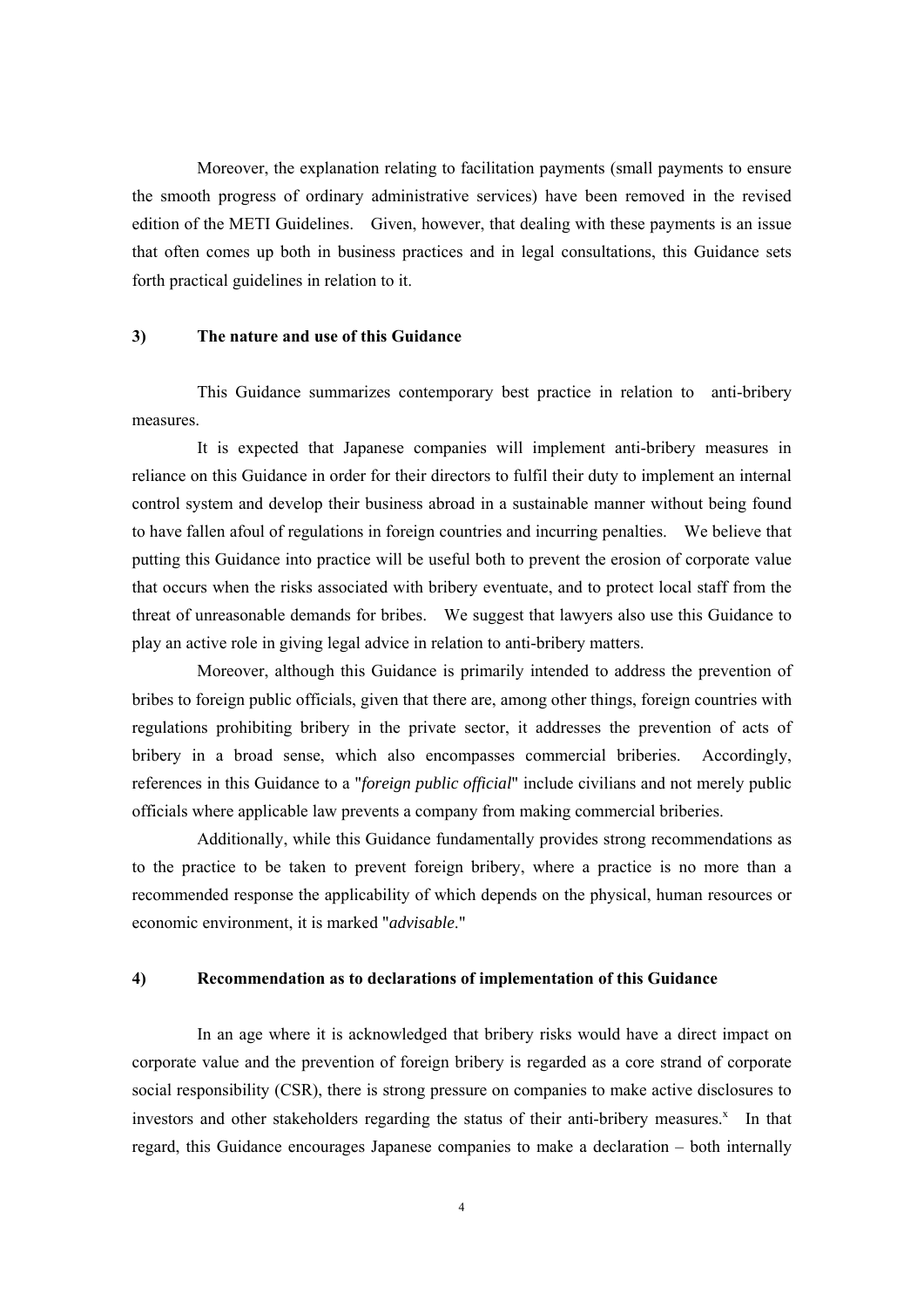and externally – of the fact that they are putting into place anti-bribery measures in accordance with this Guidance. Such a declaration of compliance with the Guidance will increase transparency for stakeholders and may lead to increased public confidence in the company. We expect that Japanese companies will consider making declarations of compliance with the Guidance proactively.

<sup>ii</sup> In April 2014, the National Police Agency issued a circular to police departments in all prefectures to designate a person in-charge of for anti-bribery measures in order to reinforce the enforcement framework against the offence of bribing a foreign public official.

iii Under the FCPA, even if a non-US company is involved in bribery in a third country other than the US, the relevant regulations can be applied to that non-US company should there be circumstances such as, for example, the fact that part of the acts constituting the bribe took place in the US or a conspiracy with a US company (including a non-US company listed at a stock exchange in the US). The US authorities are extremely rigorous in their application of the FCPA to non-US companies, and there is a risk that they will deem acts as minimal as paying a dollar-denominated bribe or sending an email relating to bribery to a US office as offences of bribery partly taking place within the US. Furthermore, where US companies (including foreign companies listed at a stock exchange in the US) are members of a JV or consortium, there is a risk of being deemed to have conspired with such US companies.

<sup>iv</sup> In the event of a breach of the anti-bribery provisions of the FCPA, a company will be subject to a fine of up to USD2 million and an individual will be subject to a fine of up to USD250,000 and imprisonment for up to 5 years. Also, in the event of a breach of the accounting provisions of the FCPA, a company will be subject to a fine of up to USD25 million and an individual will be subject to a fine of up to USD5 million and imprisonment for up to 20 years. Moreover, where either a company or an individual has obtained a pecuniary advantage or inflicted loss exceeding any of the limits for the fines set out above, twice the amount of such benefit or loss is substituted for those upper limits. In the event that a company commits the offence of failing to prevent bribery under section 7 of the UK BA, an unlimited fine may be imposed.

v Under the UN Convention against Corruption (although Japan signed this in 2003, it remains to be ratified as the Diet Bill transposing it into domestic law is still under discussion) and the OECD Convention on Combating Bribery of Foreign Public Officials (ratified by Japan in 1998), the prevention of corruption has been made an international imperative. Moreover, in the UN Global Compact, the prevention of corruption is given as one of the 10 principles of corporate social responsibility to be fulfilled by companies. In addition to that, the close relationship between the prevention of corruption and human rights has been internationally discussed for purposes of meeting the responsibility to respect human rights for which the UN Guiding Principles on Business and Human Rights requests companies. Also, page 31 of the 2009 edition of the Guidelines on Corporate Social Responsibility (CSR) issued by the Japan Federation of Bar Associations also raised the prevention of unfair practices abroad, such as bribery, as an issue to be addressed as an aspect of corporate social responsibility.

vi UK BA, s.  $7(2)$ .

1

A Resource Guide to the U.S. Foreign Corrupt Practices Act, p. 56.

 $METI$  Guidelines, p. 31.

For a company to comply with anti-bribery regulations (including the regulations of foreign countries), appropriate measures must be taken, reflecting the situation in which each company finds

i Article 18(1) of the Unfair Competition Prevention Act provides that "*no person shall confer upon a foreign public official or other similar person a pecuniary or other advantage or solicit or offer the same with a view to causing such public official or other similar person to do or refrain from doing anything in such official capacity or to procure that such official use his status as such to cause another foreign public official or other similar person to do or refrain from doing any act in their official capacity in order to gain an unfair business advantage in relation to an international commercial transaction*." Breach of Article 18(1) of the Act renders a person liable to imprisonment with hard labour not exceeding 5 years and/or a fine not exceeding JPY5 million, or both (Article 21(2)(vii) of the Act). In the case where a representative of a legal person, an agent, employee or other servant of a legal or natural person breaches Article 18(1) in relation to the affairs of that legal or natural person, the Act provides for a fine not exceeding JPY300 million against the legal person (Article 22(1)(iii).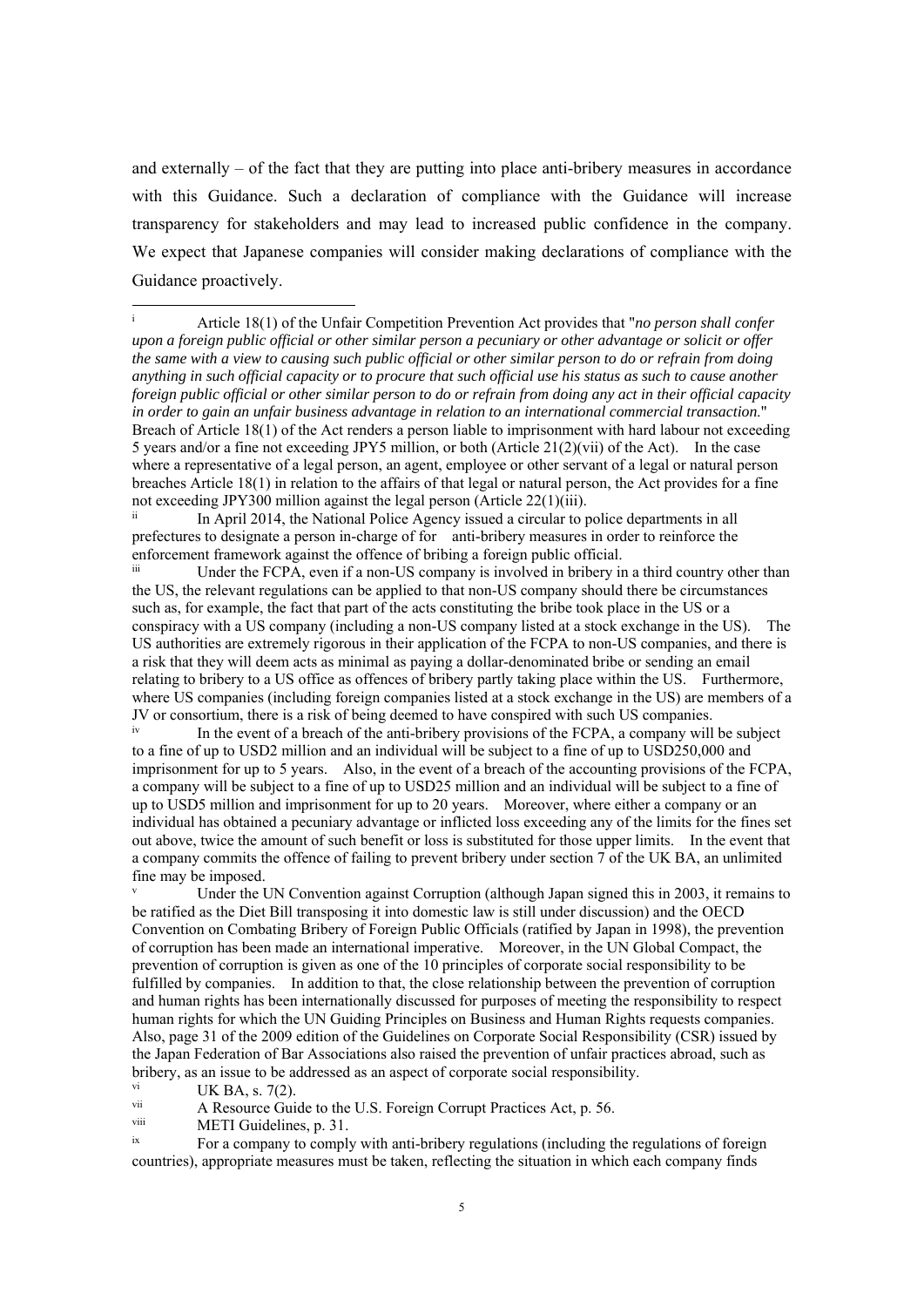1

x In the Non-Financial Reporting Directive adopted by the EU in 2014, so-called 'public-interest entities' (listed companies, financial institutions and so forth) with a headcount in excess of 500 people are required to make disclosures as to their situation in terms of the bribery risks they face, the policies adopted to address them, and the outcome of those policies.

itself, including the extent to which it has expanded abroad, the regions involved, the industry, and the nature of the business it conducts. This Guidance is specifically intended to assist such companies in that regard.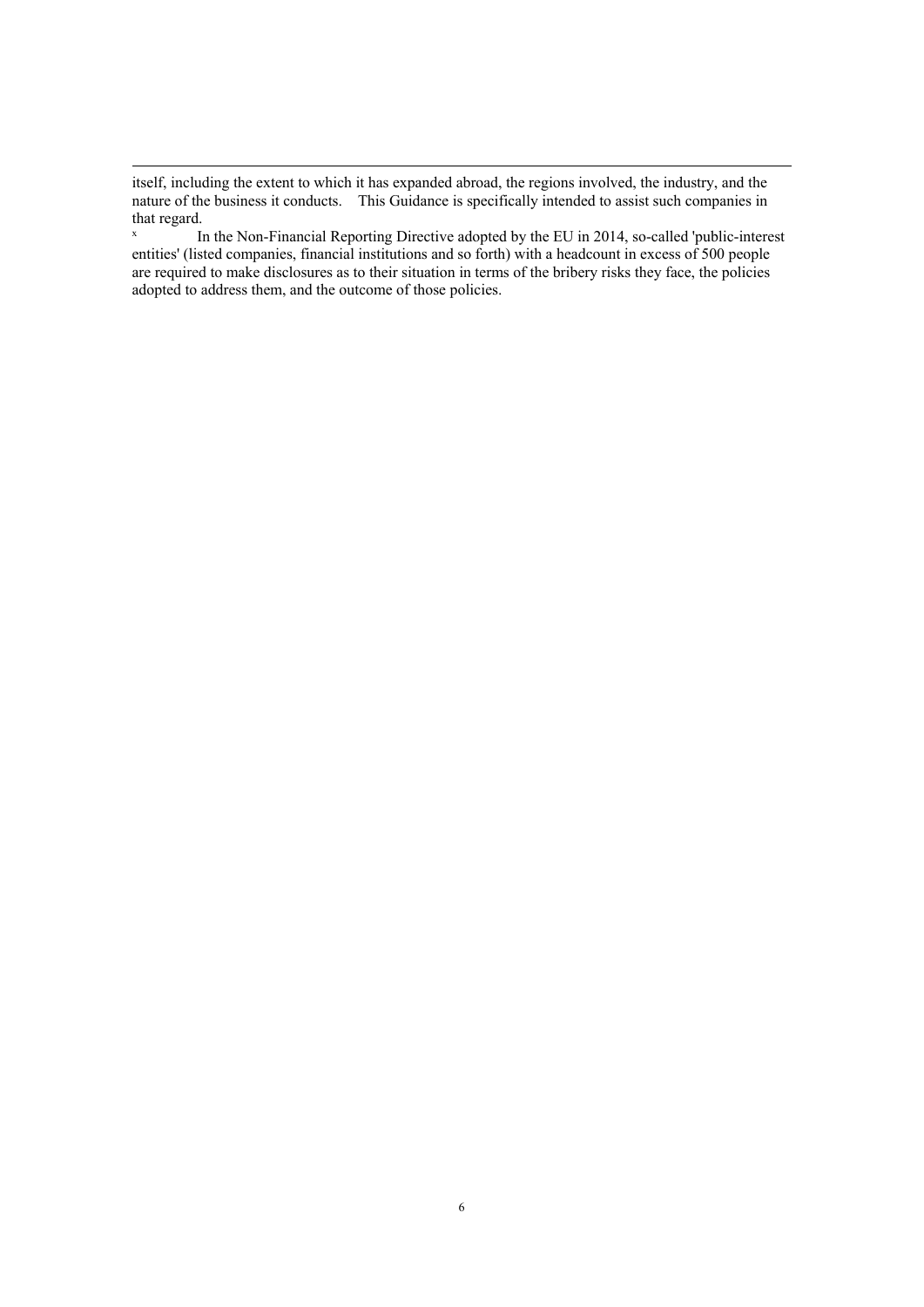## **PART 1**

## **IMPLEMENTATION OF ANTI-BRIBERY COMPLIANCE PROGRAM**

## **Article 1. Top management's message and actions**

#### *(1) The message to be given by the top management*

The top management shall take the lead in sending out a clear message that the corporate group shall never resort to improper practices in the pursuit of profits or sales.

#### *(2) The actions to be taken by the top management*

 In order to fulfil the preceding paragraph, the top management shall, in respect of the corporate group as a whole and on a continual basis, take the following actions in response to the situation of their bribery risks:

- (i) make known internally and externally the efforts of the corporate group in respect of the prevention of bribery by signing a fundamental policy on anti-bribery adopted by the board of directors and making an announcement internally and externally on the fundamental policy;
- (ii) communicate to management and employees their position on the prevention of bribery on a continual basis;
- (iii) establish a body such as a compliance committee or internal controls committee that is tasked with administering anti-bribery measures, appoint a senior officer as its head, and vest it with adequate powers to fulfil this function;
- (iv) decline to approve business activities with high bribery risks;
- (v) take rigorous disciplinary actions against any management or employee implicated in a bribery case irrespective of their position; and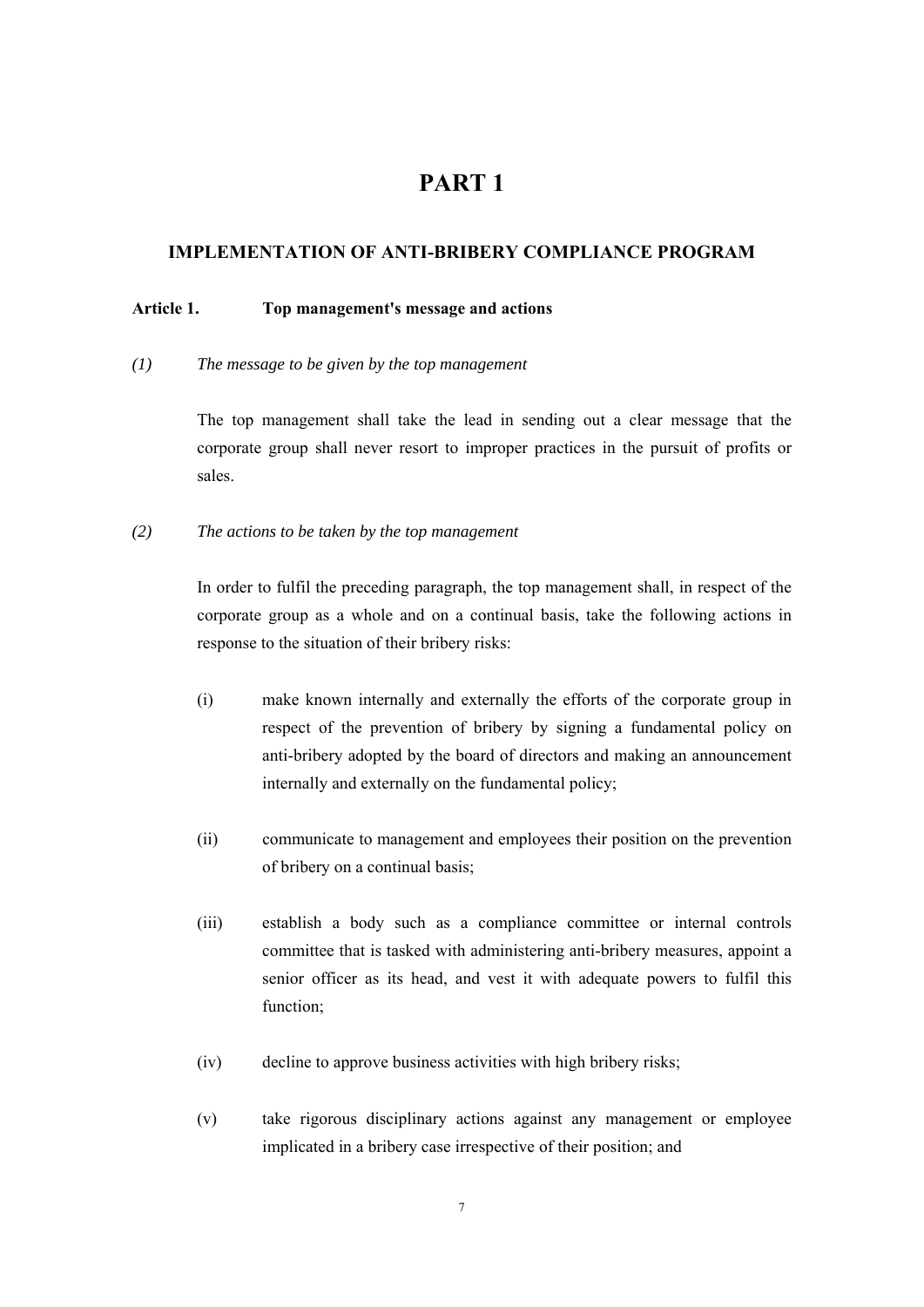(vi) make sufficient budgetary allowances for the body referenced in sub-paragraph (iii) above to implement anti-bribery measures effectively and ensure that sufficient human resources from the legal or compliance department are made available to assist it in its tasks.

### **Article 2. Risk-based approach**

#### *(1) Conducting risk assessments*

With the aim of adopting a risk-based approach that focuses human and material resources on business activities that involve a high level of bribery risks, the company shall conduct a risk assessment by:

- (i) identifying the countries and regions in which the corporate group is active and its place of operations, and collating and reviewing the materials and information available in relation to the level of corruption in such countries and regions (e.g., Transparency International's Corruption Perceptions Index score);
- (ii) identifying the level of bribery risks in light of the amount of contact with foreign public officials and other similar persons in the industry in which the corporate group operates (trading companies, defense, pharmaceuticals, medical devices, natural resources, construction, real estate, logistics and finance are generally high-risk);
- (iii) identifying the level of bribery risks by reference to the type of transactions and the scope of operation (government tenders, customs clearances, undertakings requiring licenses or approvals and manufacturing at local production facilities are generally high-risk);
- (iv) reviewing the message given by the top management, organizational structure and the status of implementation of and compliance with internal rules in relation to the corporate group's anti-bribery compliance program; and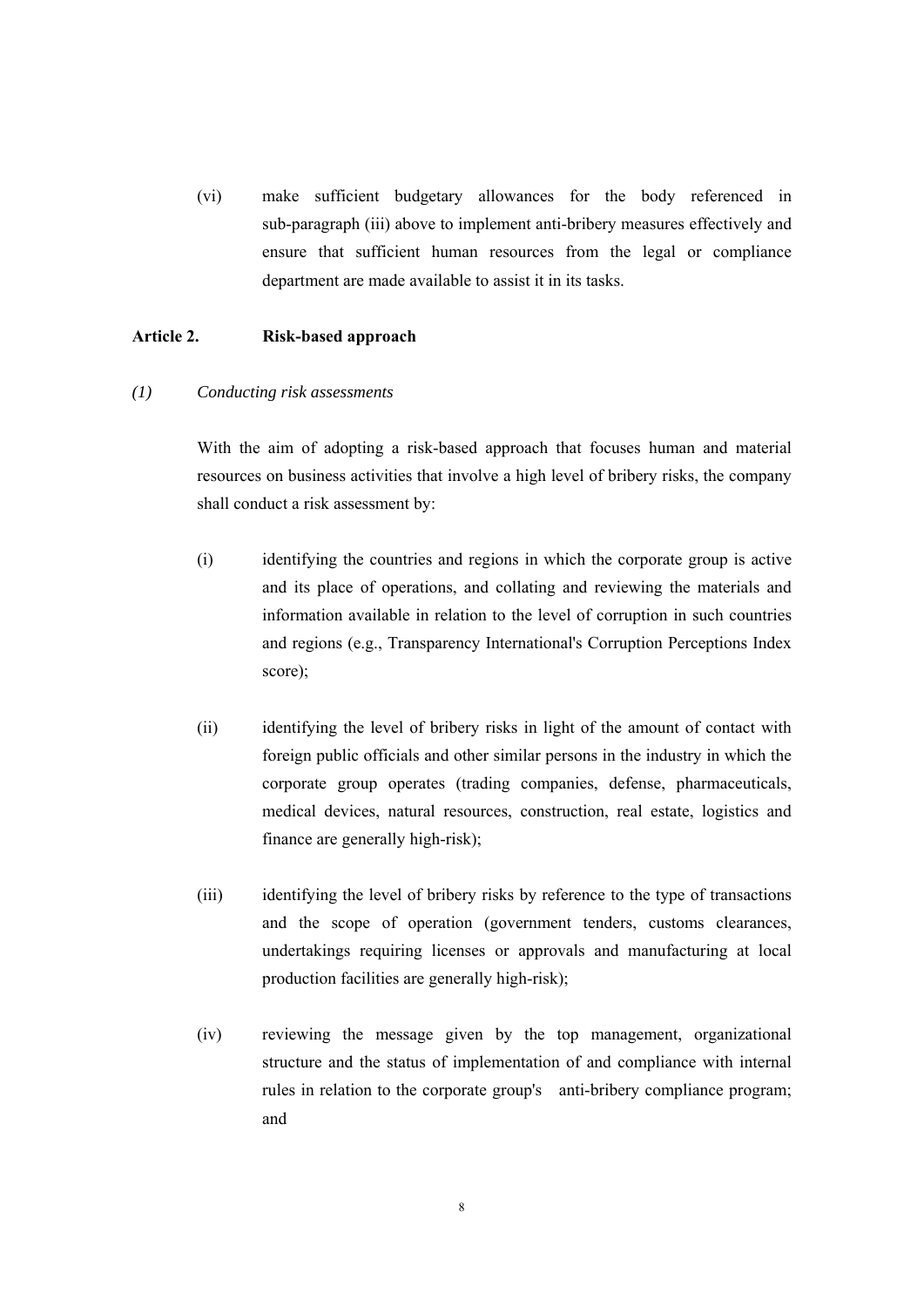(v) as regards the method of risk assessment, gathering basic information and conducting hearings, questionnaire surveys and such, to verify the actual situation regarding corruption in foreign business units and places of operations as necessary.

#### *(2) Measures proportionate to the level of bribery risks*

The company shall analyze the results of the risk assessment in the previous paragraph, rate the bribery risks in light of the nature of the relevant undertakings and the place of business activities, and determine, among other things, how hospitality and gifts, invitations to foreign public officials and other similar persons, and donations shall be regulated; the subject-matter, frequency and methods of training and monitoring; methods of managing and assessing agents and other third parties; and how to support subsidiaries.

#### *(3) Conducting continual and periodic risk assessments*

The risk assessment in paragraph (1) shall be conducted on a continual and periodic basis. Moreover, should an event occur that has a significant impact on the content of the risk assessment, for example, a contingent event of the kind specified in Part 2, consideration shall be given as to whether to re-examine the risk assessment.

### **Article 3. Establishment of a fundamental policy and internal rules**

## *(1) Establishment of a fundamental policy and internal rues*

The company shall establish, as a framework of internal control for the prevention of bribery, a clearly defined fundamental policy that sets out its basic position on anti-bribery matters and internal rules that give effect to it.

#### *(2) The contents of the fundamental policy*

The fundamental policy shall set out the top management's message to the effect that improper practices shall not be used in the pursuit of turnover or profit, and make clear to all management and employees of the corporate group that, whether directly or indirectly, bribery to foreign public officials and other similar persons is prohibited.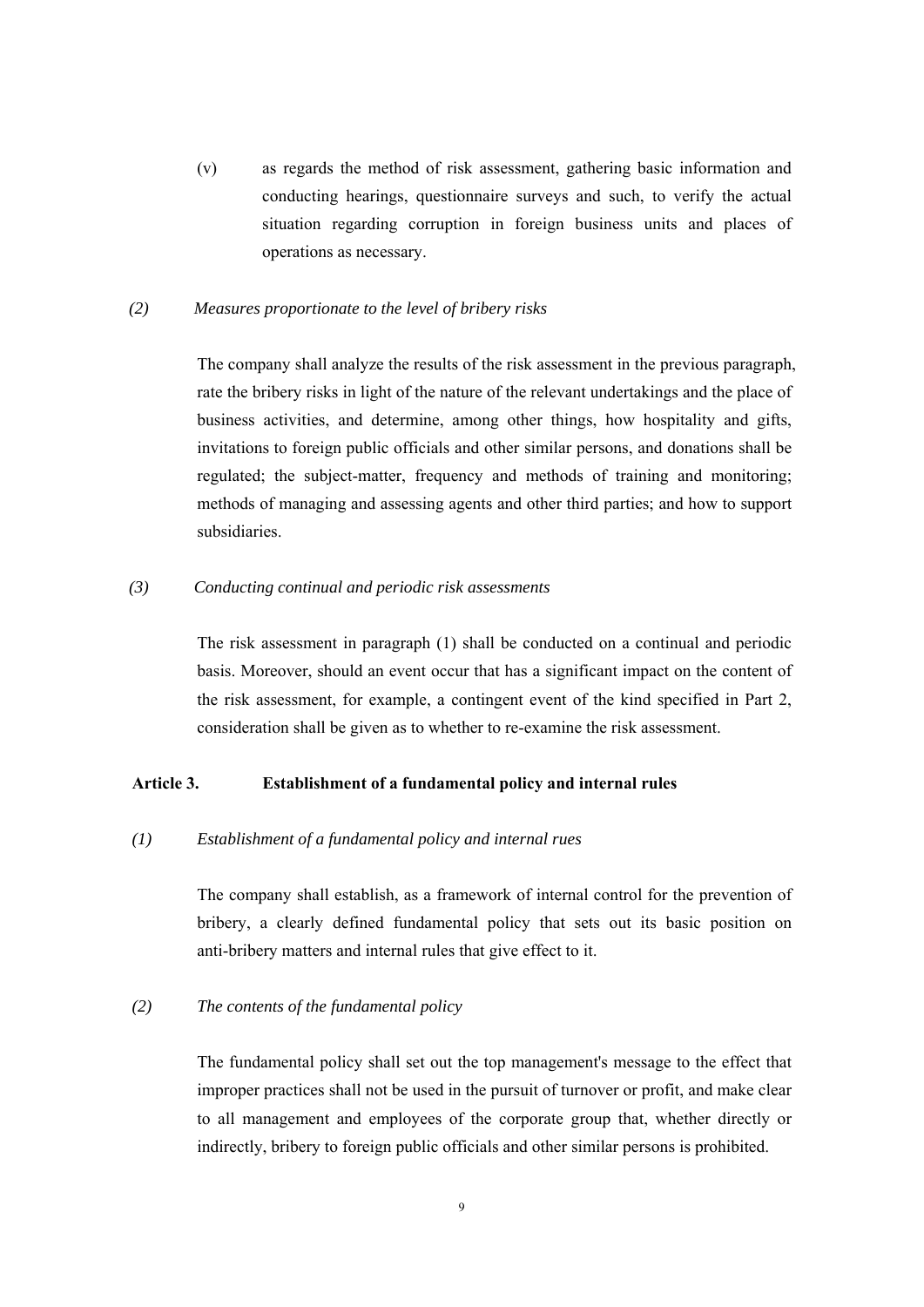## *(3) The content of the internal rules*

The internal rules shall, proportionate to the level of bribery risks, contain provisions regarding the following matters:

- (i) scope of application of the internal rules (making clear the group companies to which they apply and that management are also subject to them as well as employees);
- (ii) unambiguous prohibition on bribery (it is forbidden to give, offer, or promise or approve those acts for any pecuniary or any other form of advantage to foreign public officials and other similar persons, whether directly or indirectly);
- (iii) prevention of false accounting (prohibiting accounting treatments and book-keeping that differ from the actual situation, focusing in particular on payments made under false entries [such as bribe payments being recorded as "consulting fees"]);
- (iv) disciplinary actions (making clear, referencing, inter alia, employment regulation, that disciplinary actions will be taken in the event of breach of the internal rules [including any rules incorporated by reference therein]);
- (v) whistleblowing system (making clear that reports on bribery fall within the scope of the whistleblowing system);
- (vi) organizational structure (an organizational structure handling anti-bribery compliance at head office and locally); and
- (vii) internal procedures (procedures regarding the engagement of agents and other third parties, hospitality, gifts, invitations to foreign public officials and other similar persons, and donations).
- *(4) The content of internal procedures*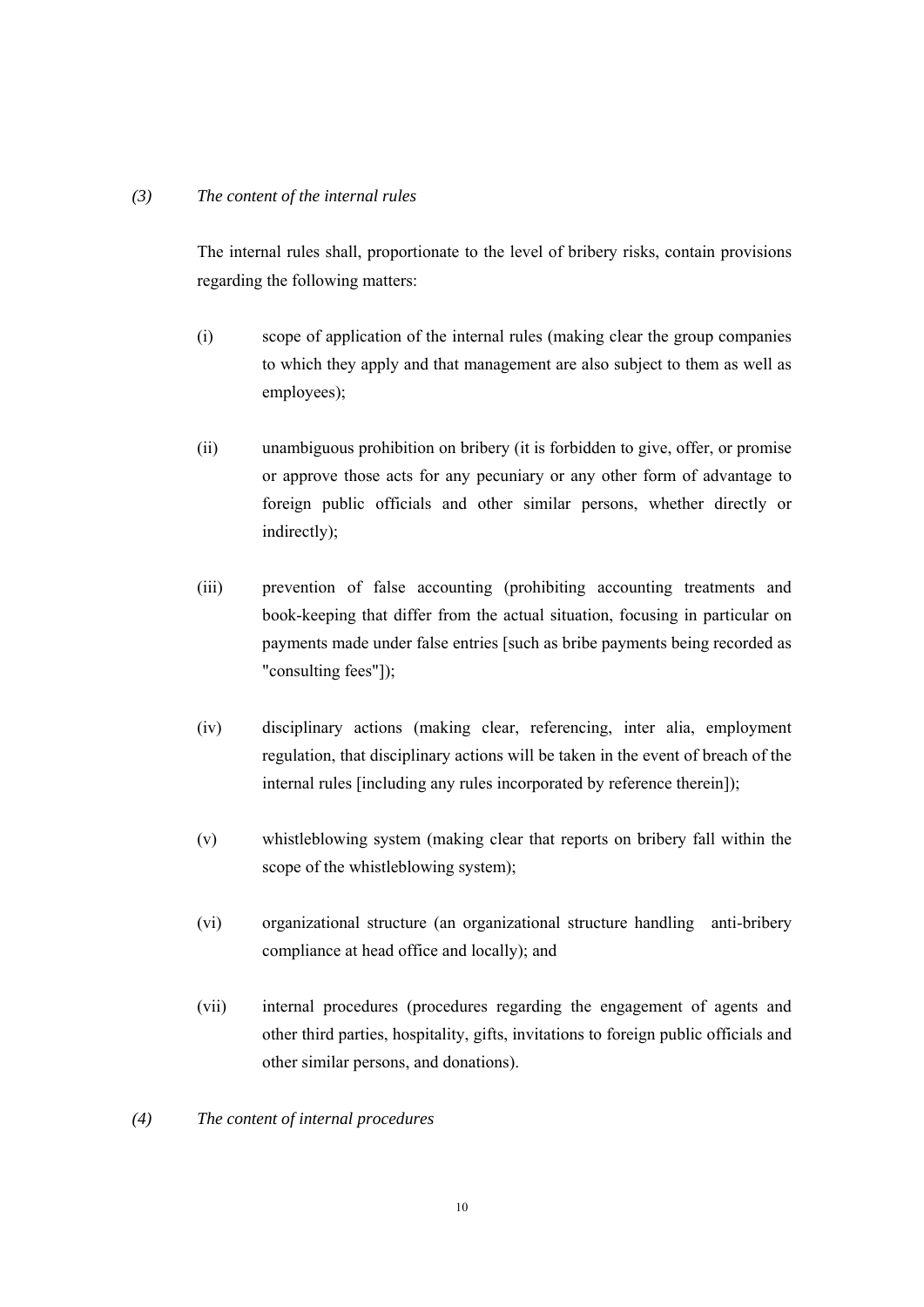The internal procedures in sub-paragraph (vii) above shall be formulated referencing the matters set out below:

- (i) procedures on hospitality, gift-giving and invitations to public officials and other similar persons (if certain hospitality or gifts are permitted, procedures shall be formulated making clear in which circumstances and following which procedures such hospitality and gifts may be authorized, and an upper monetary limit shall be fixed within the permissible range where the local law imposes such upper limit, and an upper monetary limit shall be determined based on the company's risk assessment where no such limit is fixed by local law and such upper limit may only be exceeded with the authorization of the in-charge of compliance);
- (ii) donations procedures (laying down procedures for checking matters such as the subject-matter of the charity, the fact that the beneficiary genuinely exists, the characteristics of the beneficiary, the purpose and manner in which the donation is to be provided, and any involvement of any foreign public officials or other similar persons); and
- (iii) procedures for engaging third parties (as per Article 5).

## *(5) The language of the fundamental policy and internal rules*

 As necessary, the fundamental policy and internal rules shall be translated into English or the local language of the country or region to which they apply.

## **Article 4. Organizational structure**

## *(1) The need to establish an organizational structure*

The anti-bribery compliance program shall put in place an organizational structure at both head office and local establishments, which reflects the scale of business and the bribery risks.

## *(2) Head office organizational structure*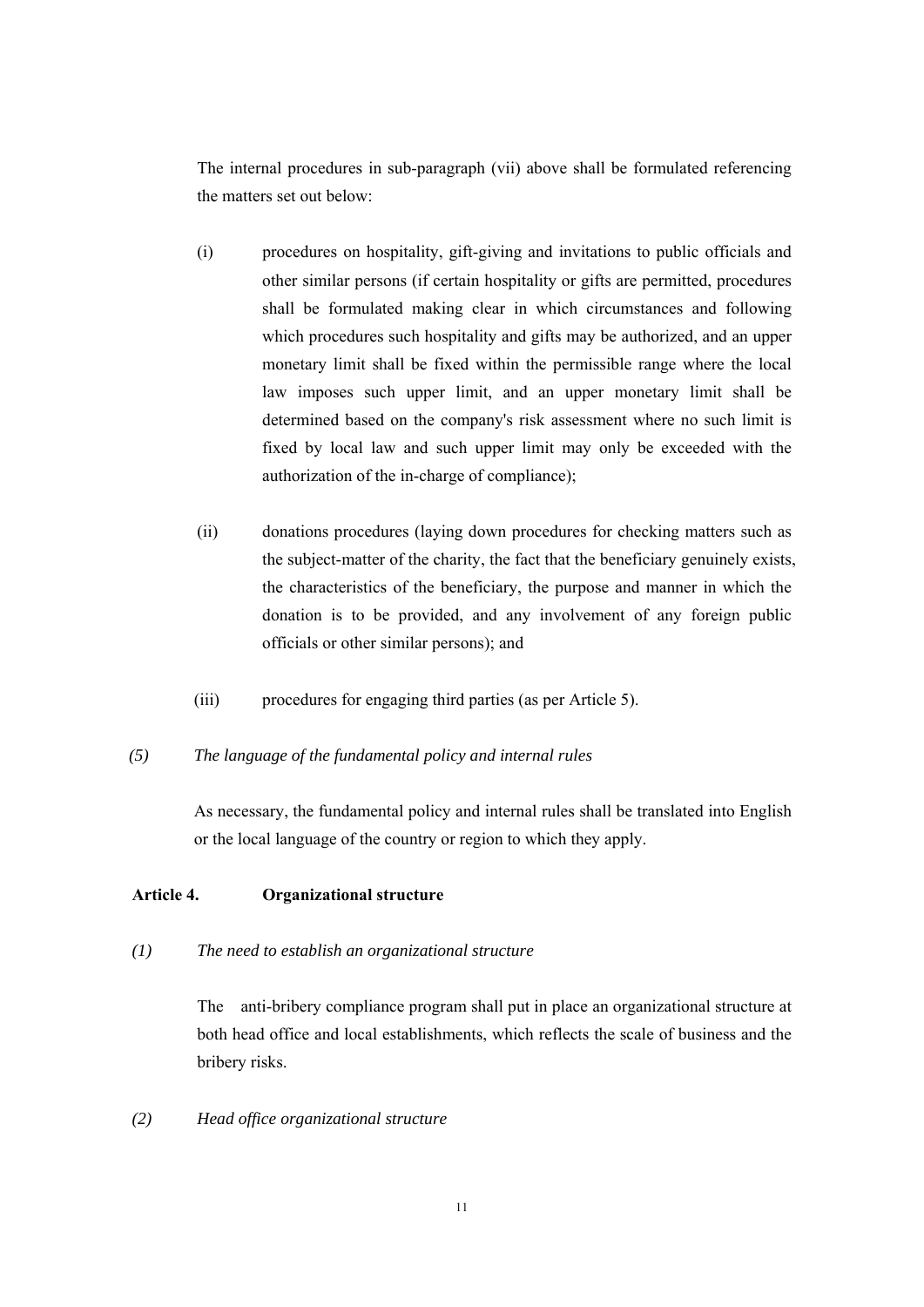It is advisable to have an organizational structure at the head office whereby:

- (i) an internal control committee, compliance committee or other committee specializing in anti-bribery compliance headed by a senior officer other than the president (the "**ABC Committee**") is established, the independence of which from management shall be guaranteed, and which shall report to the board of directors or the audit committee a majority of which shall be external directors; and
- (ii) the legal, compliance, accounting, human resources, internal audit and other relevant departments deal with matters on a practical level under the supervision of the ABC Committee.

#### *(3) Organizational structure at overseas local establishments*

At overseas local establishments (or, where local establishments are small in scale, the relevant regional headquarter), it is advisable to appoint a local compliance officer who is independent of local management and who will be responsible for handling requests for approval under the internal rules and making reports to the compliance organization at the head office.

## *(4) Establishing whistleblowing system and helpdesk*

A whistleblowing system and helpdesk shall be established enabling, in principle, both Japan-based and local management and employee to make reports or seek advice on an anonymous basis, and proactive efforts shall be made to promote their availability.

#### **Article 5. Managing third parties**

#### *(1) The need to manage third parties*

The company shall put in place a management system to prevent bribery carried out through agents and other third parties.

#### *(2) Third-party assessment framework*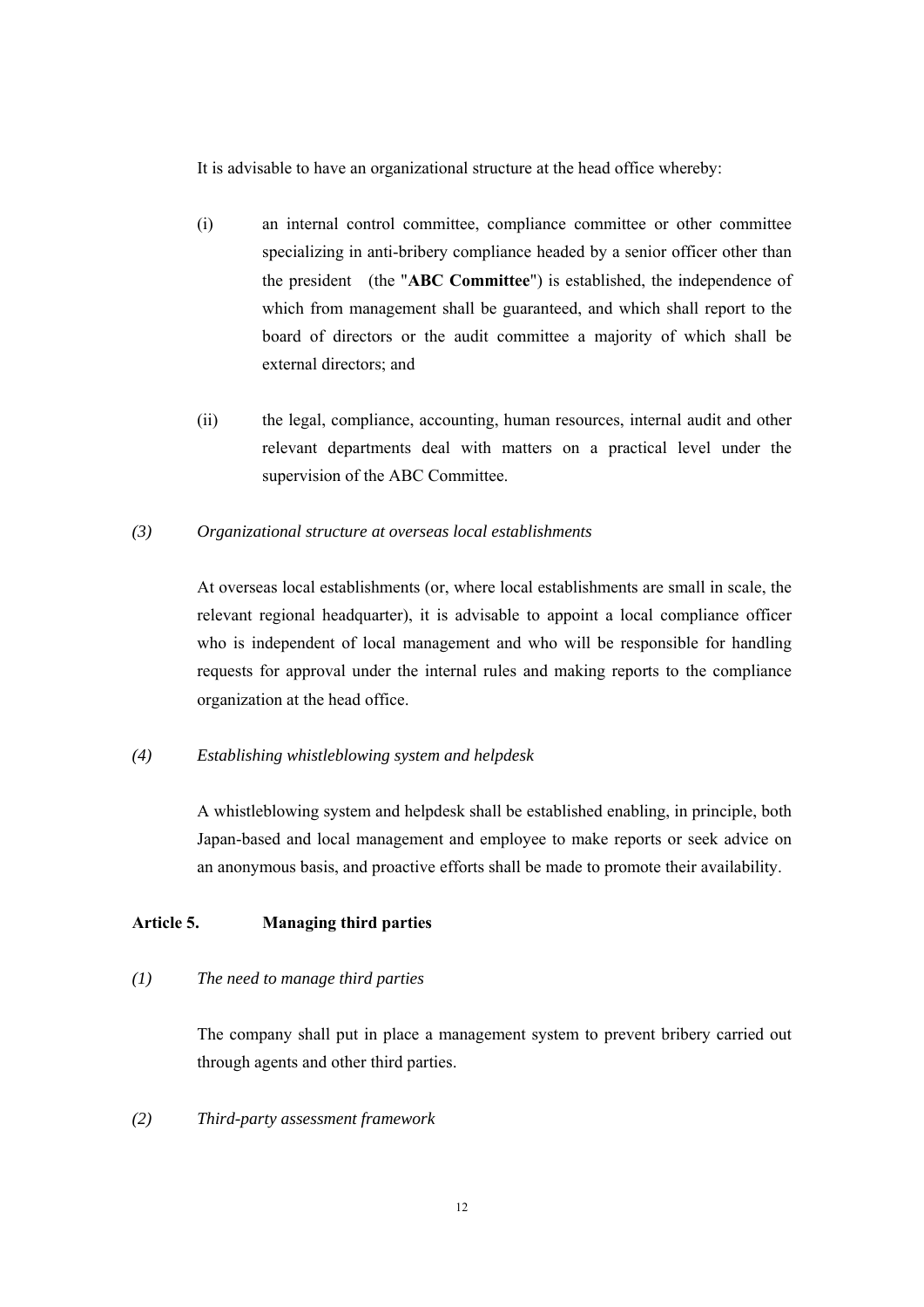In order to implement the framework in the previous paragraph, the scope of third parties to be managed and the manner in which they are to be managed shall be determined on the basis of the risk assessment conducted in accordance with Article 2, so as to reflect the level of bribery risks in the country or region where the company operates, the transaction amount, and the type of third party (e.g*.* consultant, agent, distributor, joint venture partner, subcontractor, customs broker, accountant or lawyer).

#### *(3) Methods of managing third parties*

For purposes of managing third parties, appropriate methods shall be adopted from those listed below, prior to the execution or renewal of any contract or on a periodic basis, having regard to the level of bribery risks in accordance with the framework provided under the previous paragraph. The person who is invested with the power to authorize any given transaction with a third party in accordance with the relevant bribery risks shall evaluate such risks in accordance with a reasonable evaluation framework, and determine whether to grant such authorization.

#### (i) Incorporating anti-bribery provisions into the contract with such third party

There shall at the very least be a warranty and declaration and covenant (to the effect that the third party in question has not ever and will refrain from being involved in corruption), and provision for audit rights (the right to conduct an audit in the event that bribery is suspected) and termination rights (the right to terminate without notice in the event that bribery is suspected). Moreover, it shall be mandatory for the contract to contain provisions as to the details of the services and deliverables to be provided, delivery dates and the payee of the contract price (a bank account in a third country shall not be specified without good reason).

(ii) Obtaining a questionnaire and declaration to the effect that they shall refrain from bribery from such third party

> This shall set out basic information about the third party (its trading name, the address of its headquarters, contact details, the nature of their business and date of incorporation), its officers and principal shareholders, as well as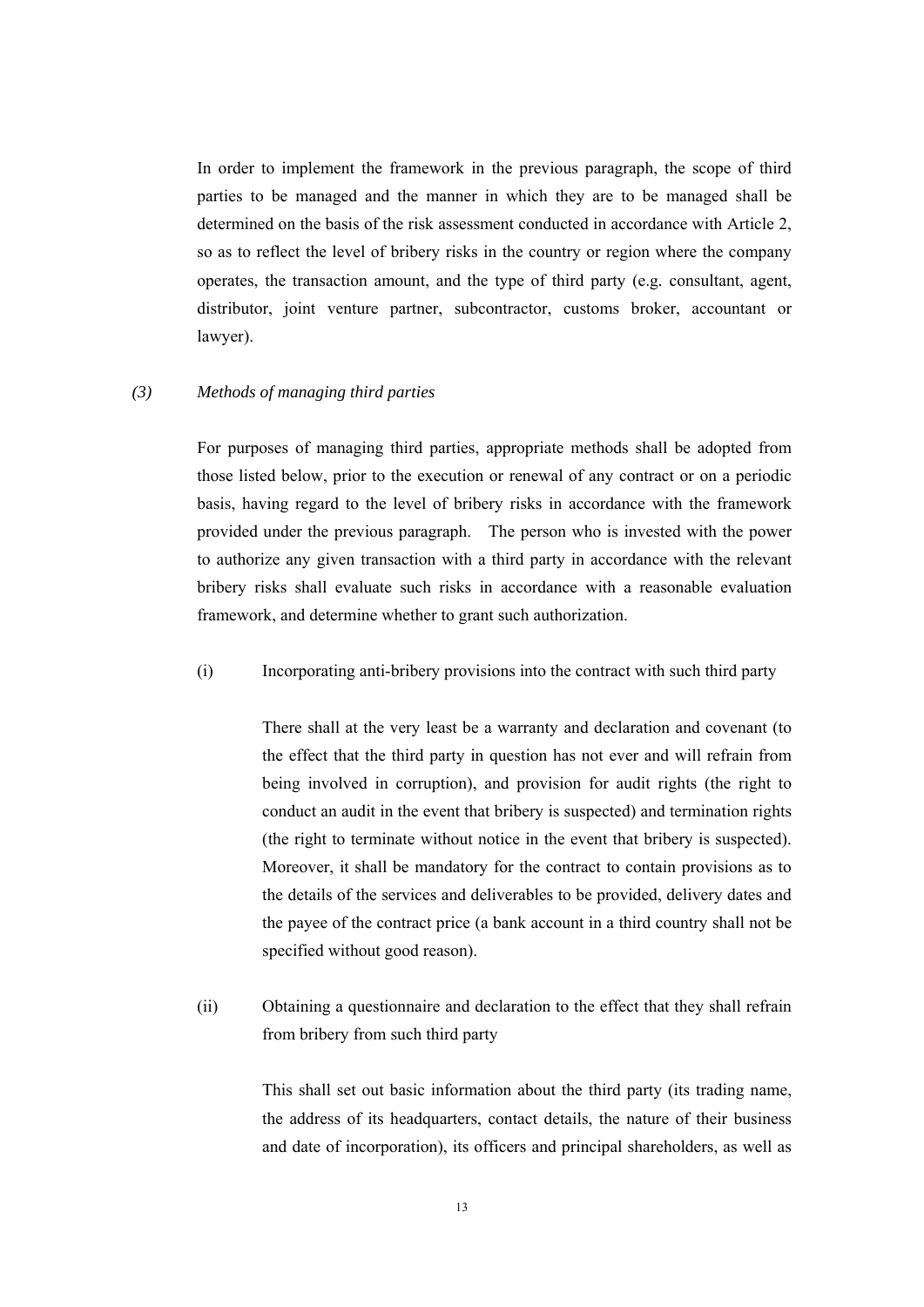any relationships they have with a foreign public official or other similar person (or any relatives of such person); a statement as to whether or not they have been involved in (or suspected of involvement in) corruption in the past; and details of a business reference regarding the above information. Additionally, the third party in question shall be made to give a sworn and signed statement as to the correctness of the above information.

#### (iii) Conducting due diligence into the third party

Depending on the level of bribery risks, consideration shall be given to steps such as checking that they have no history of corruption offences via a search on Google, etc. (as a simple and low-cost method), or whether to obtain, among other things, an extract of the certificate of incorporation to verify that the third party in fact exists, or, to enhance the compliance system, using a commercial database of foreign public officials and other similar persons. In addition to that, and particularly in relation to high-risk third parties, consideration shall be given to hiring an investigation firm to conduct background checks, as well as sending legal or compliance staff to visit the third party directly to conduct interviews. The results of the due diligence shall be put into an internal database and updated as and when appropriate.

#### (iv) Requiring a person in charge of the transaction to file an application

 The person in charge of any given transaction (the "owner") shall be identified and be required to state in a request for clearance the nature of the services procured and any deliverables, the specific reasons for engaging the particular third party and whether the amount payable is reasonable (on a fair market value basis), attaching the documents in relation to the matters referenced in sub-paragraphs (i) to (iii) above.

#### **Article 6. Training**

## *(1) The need for training*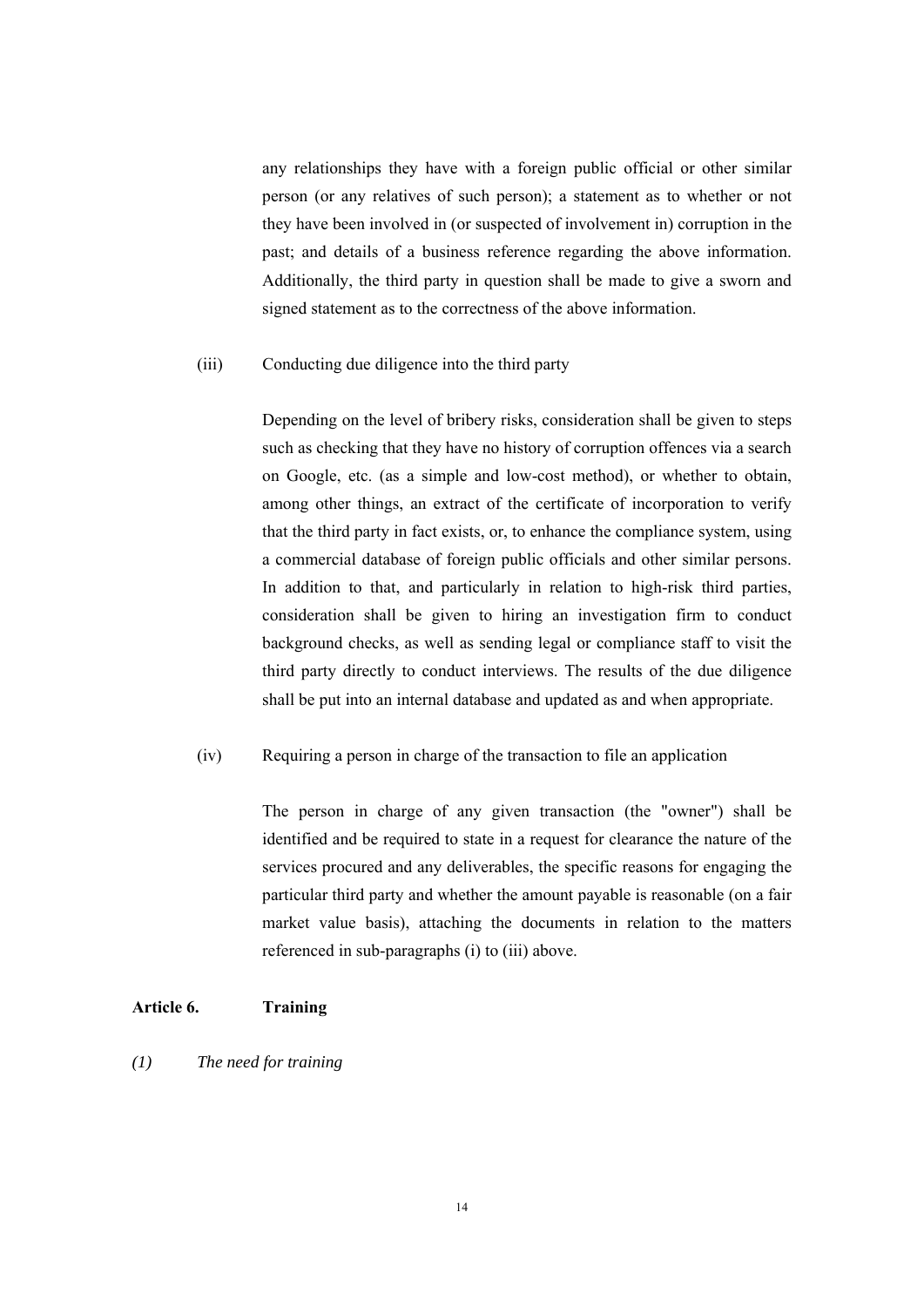As an indispensable element of internal controls for anti-bribery compliance, the provision of anti-bribery training shall be focused first mainly on the top management and then given to management and employees involved in international transactions.

## *(2) The content of the training*

Such training shall primarily focus on understanding the regulations relevant to the prevention of foreign bribery (laws with extra-territorial application such as the Unfair Competition Prevention Act, the FCPA and the UK BA, and local laws), the fundamental policy and the internal rules. It is advisable to use practical examples, including the bribery risks relevant to the business that may arise and demonstrate practical ways of rebuffing requests for bribes in countries where corruption is rampant.

## *(3) Training participants, format and frequency*

The frequency of training, the participants and the format (classroom-based or web-based training, email updates, etc.) shall be determined in accordance with the outcome of the risk assessment conducted under Article 2. However, such training must be provided not only when the fundamental policy and the internal rules are introduced but on a continual basis, primarily to management and employees involved in international transactions (particularly managers in overseas business units).

## *(4) Submitting pledges*

To enhance the effectiveness of the training, it is advisable to ask the participants to sign a pledge to the effect that they will comply with the fundamental policy and the internal rules once they have undertaken the training.

## **Article 7. Monitoring and continual improvement**

#### *(1) The need for monitoring and continual improvement*

The company shall monitor on a periodic basis compliance with the fundamental policy and the internal rules, and make continual improvements thereto.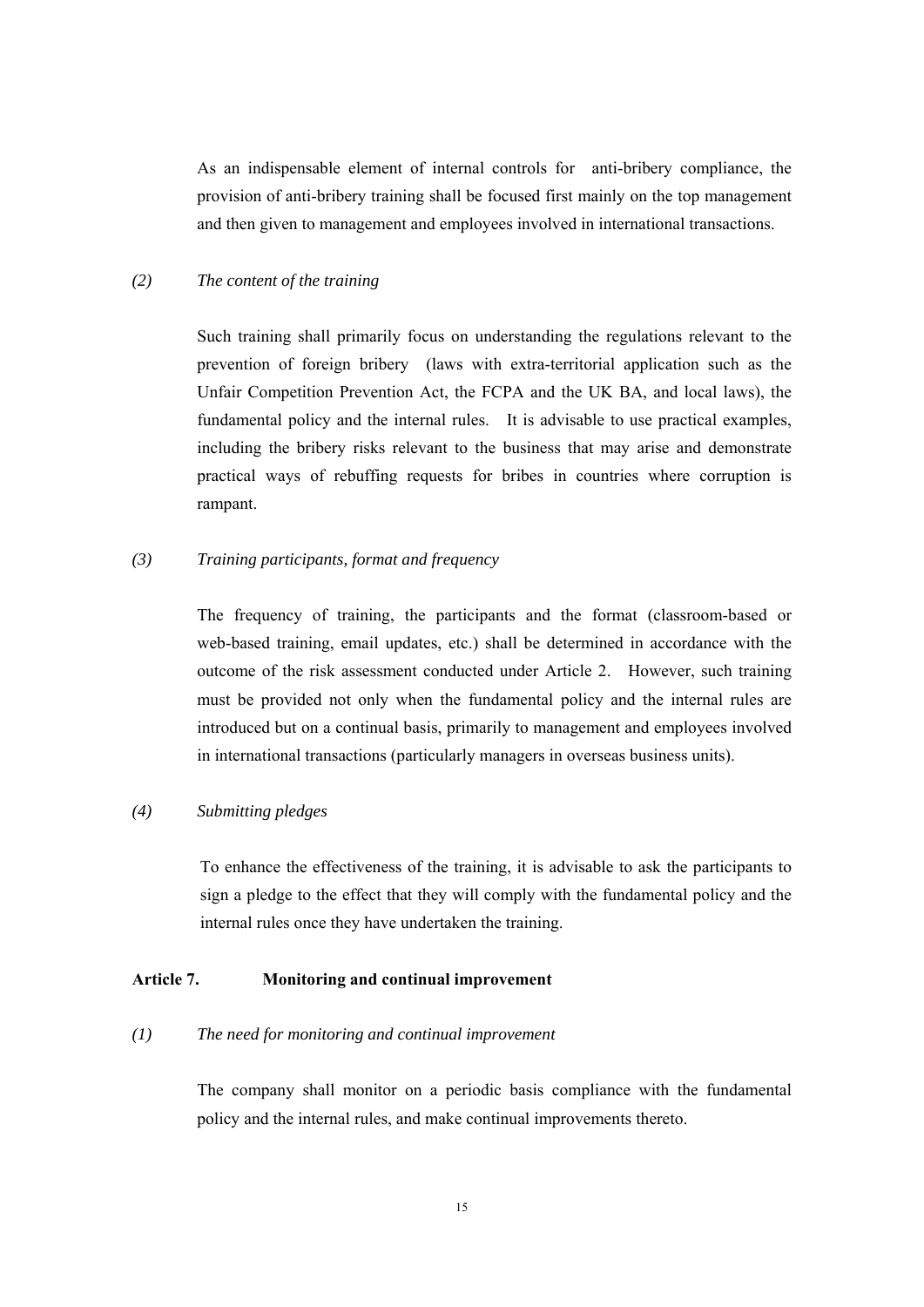#### *(2) Monitoring methods*

Monitoring shall be conducted following a review by the ABC Committee, using appropriate methods chosen from those set out below and in accordance with the outcome of the risk assessment conducted under Article 2:

- (i) on-site audits and interviews at local establishments in high-risk areas by the legal, compliance or internal audit departments (checking, among other things, an unaccounted-for expenditures, opaque commission payments, handling of petty cash and cash generally, counterparty lists, practices in relation to the engagement of agents and other third parties, and receipts submitted with expense claims for hospitality and gifts);
- (ii) checking the information provided in applications for clearance submitted pursuant to the internal rules;
- (iii) reviewing actual violations;
- (iv) looking into the use of, and awareness of, the whistleblowing system and helpdesk; and
- (v) conducting walkthrough tests on the ground to check whether adequate internal controls to prevent bribery are in place.

## *(3) Methods of continual improvement*

By way of continual improvement, endeavors shall be made on an ongoing basis to reinforce the internal controls on anti-bribery as set forth in this Guidance, in relation to matters such as the revision of the internal rules, the establishment of the organizational structure, approaches to managing agents and other third parties, and the top management commitment.

#### **Article 8. Facilitation payments**

*(1) The prohibition on facilitation payments*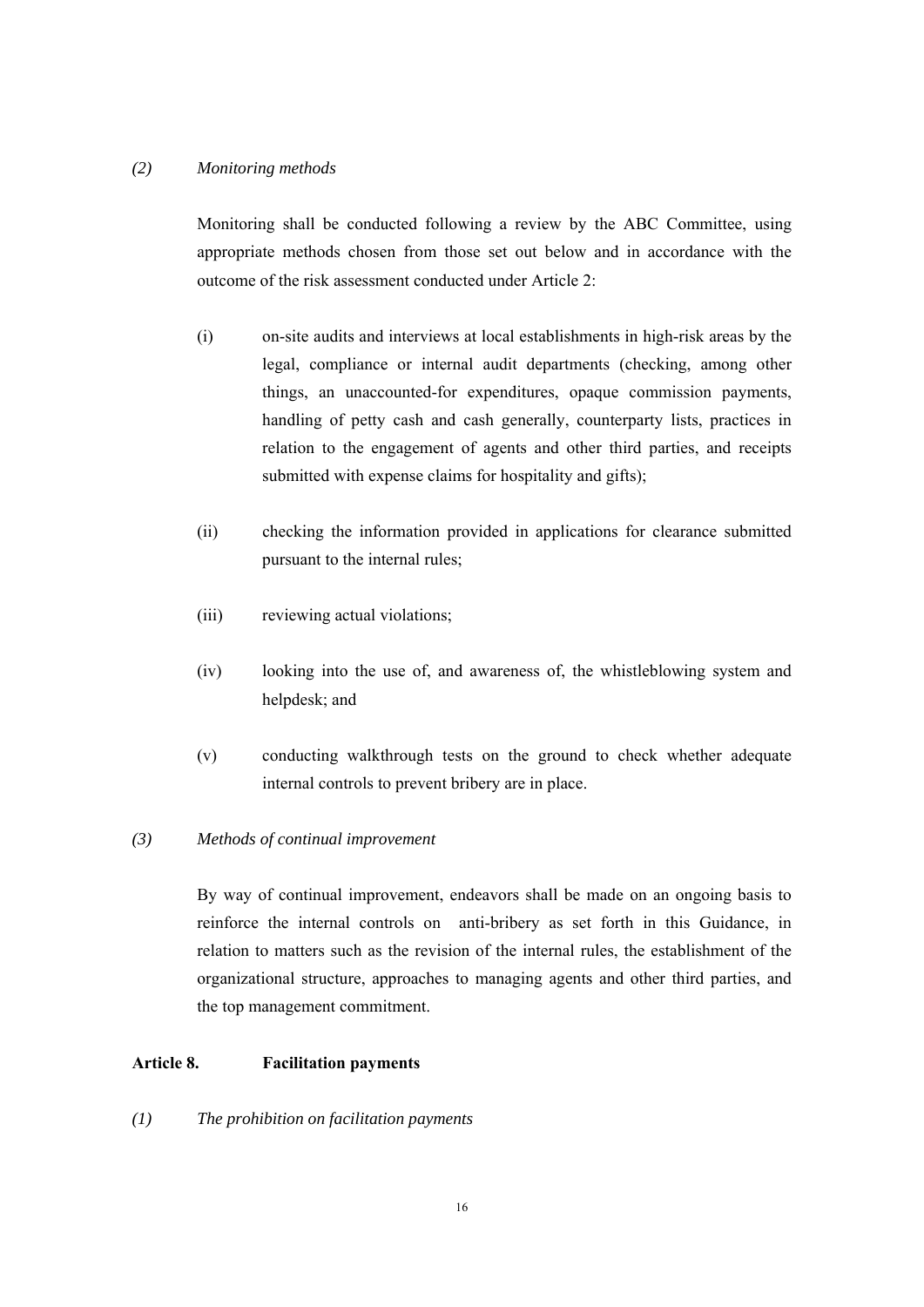The company shall make explicit that the payment even of small sums to facilitate the smooth progress of ordinary administrative services ("**facilitation payments**") is prohibited.

## *(2) Steps designed to eliminate facilitation payments*

Where it is found that an overseas local establishment has made a facilitation payment notwithstanding the previous paragraph, it is advisable to deal with such overseas local establishment by taking the following steps (with the head office organizational structure in Article 4 taking the lead):

- (i) investigating the circumstances of the facilitation payment;
- (ii) giving instructions requiring a record of facilitation payments to be prepared;
- (iii) providing practical training to management and employees, which sets out ways of refusing to give facilitation payments; and
- (iv) monitoring the status of facilitation payments on a periodic basis, considering preventative measures together with the overseas local establishment and local lawyers, and devising in collaboration with the overseas local establishment ways of eliminating facilitation payments, such as making requests to the local government to improve the situation through collective actions with the local Japanese embassy or consulate, chamber of commerce, Ministry of Foreign Affairs, JICA, JETRO, industry associations or other such bodies.

#### **Article 9. Record-keeping**

#### *(1) The need for record-keeping*

The company shall keep records primarily to achieve the objectives listed below:

(i) to demonstrate that the company is not engaged in improper practices and has implemented an appropriate anti-bribery compliance program;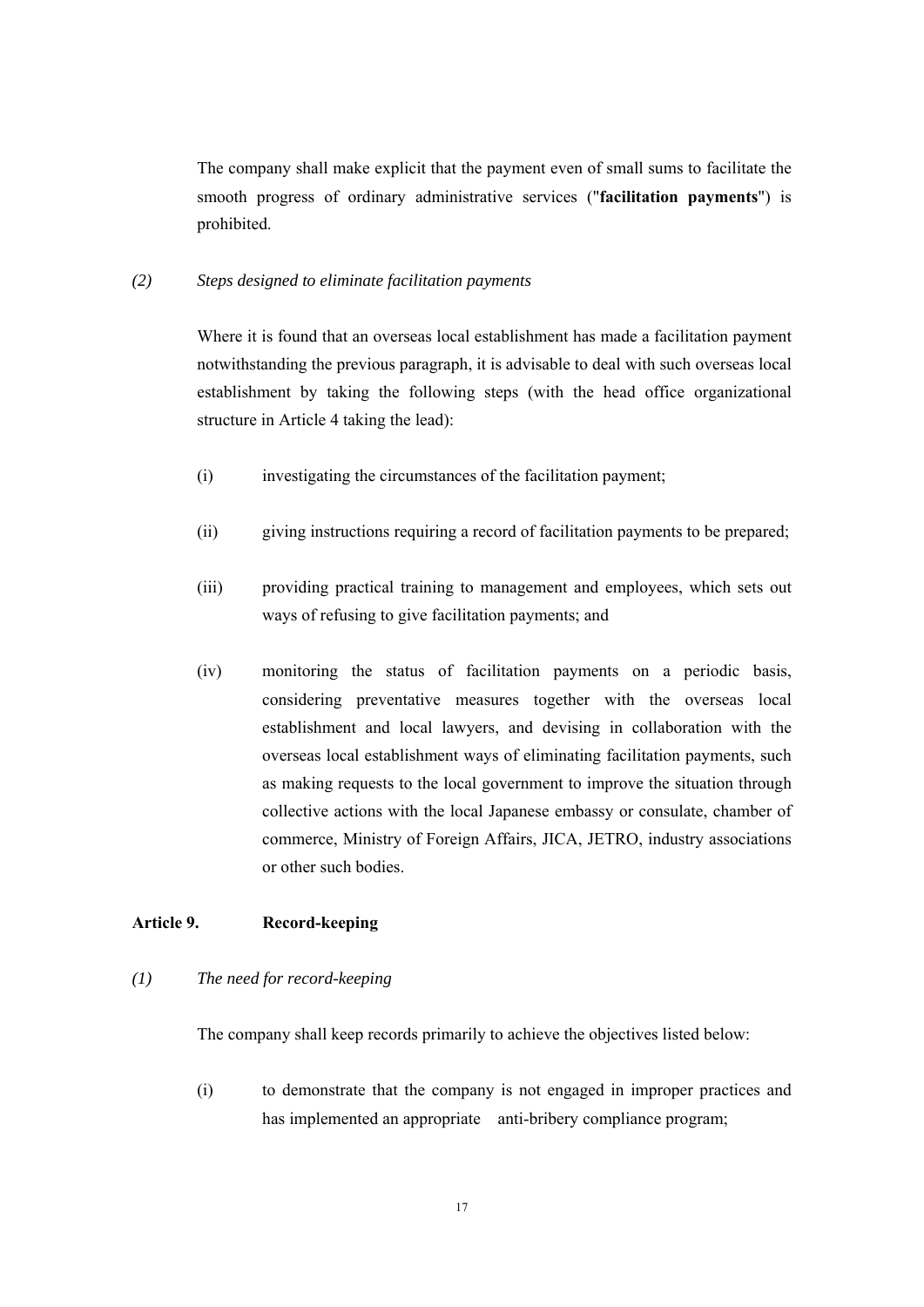- (ii) to deter management and employees from making bribes by requiring them to keep records internally;
- (iii) to deter foreign public officials and other similar persons from making unreasonable demands for bribes to the company by showing to them that the company is keeping records of payments, such as those to foreign public officials and other similar persons; and
- (iv) to enable the company to easily and effectively conduct monitoring (including internal audit).

#### *(2) Record-keeping in the internal controls process*

When implementing the anti-bribery compliance program provided for in this Part, the company shall, to the fullest extent possible, keep records of such implementation process.

#### *(3) Maintaining appropriate accounting books and records*

The company shall make accounting records in its accounting books in the following manner:

- (i) The company shall prepare accounting records such as accounting books that reflect all transactions throughout the corporate group in a manner that is reasonably detailed, accurate and fair. It shall not be permissible to prepare false accounting records to conceal any improper payment such as a bribe or to pay bribes by using cash or deposit that are not recorded in its accounting record or the like.
- (ii) Where expenses are made for the purpose of hospitality, making gifts, making invitations to foreign public officials and other similar persons, donations, the engagement of third parties including agents, and the like, the company shall record the amount, payment date and details of the payment in its accounting books in a timely manner and in such a way as to serve the objective set out in sub-paragraph (i).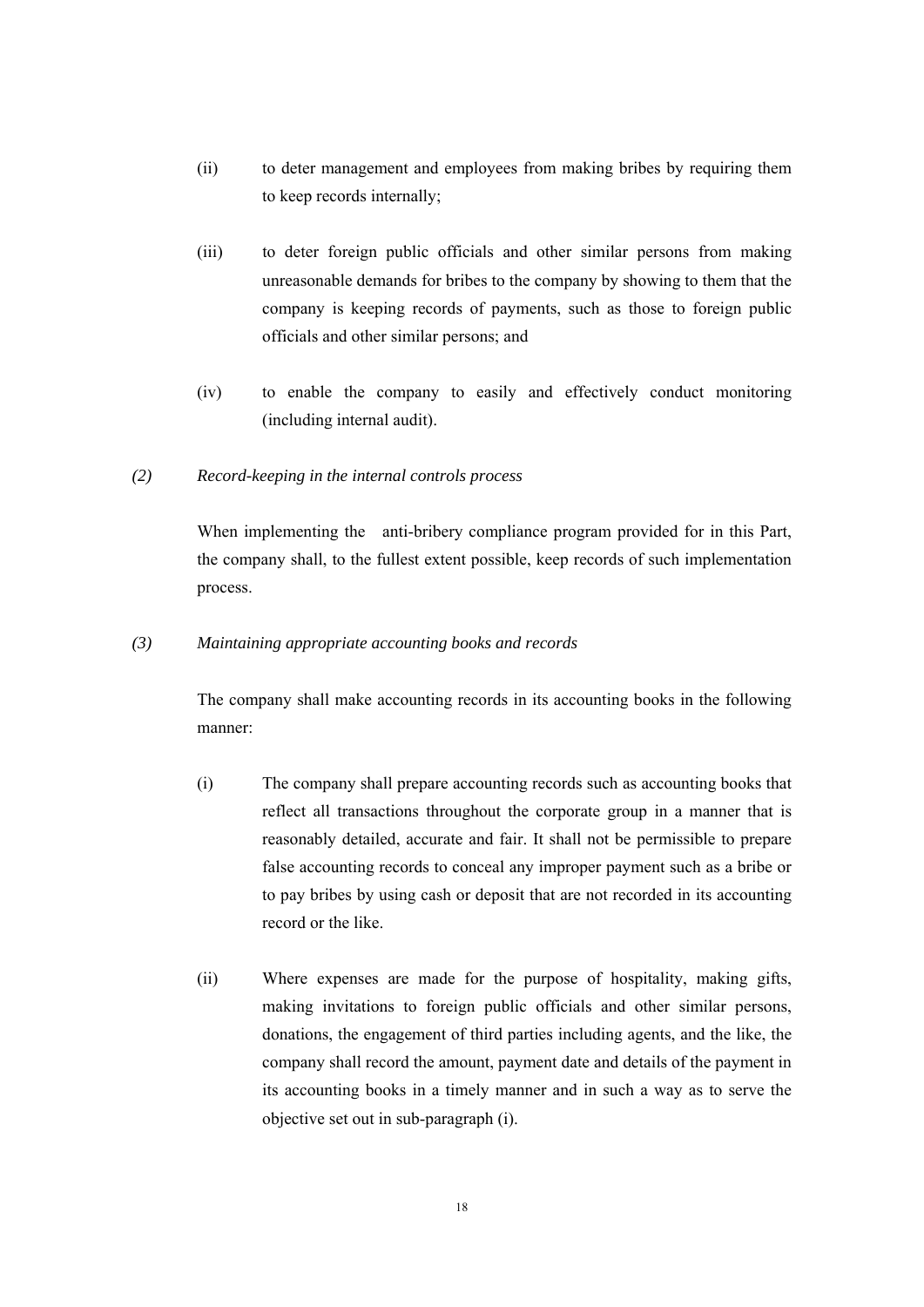## **PART 2**

## **RESPONSE IN AN EMERGENCY SITUATION (CRISIS MANAGEMENT)**

#### **Article 10. Definition of 'an emergency situation'**

'An emergency situation' refers to a situation where: (1) the company receives an unreasonable demand for a bribe from a foreign public official and other similar persons; or (2) the company has become aware that a bribe has been given, offered or promised to a foreign public official or other similar person (including a situation where it has become aware of such a possibility).

## **Article 11. Crisis management in the event that the company receives an unreasonable demand for a bribe from a foreign public official or other similar person**

#### *(1) Principle of rejecting unreasonable demands*

Since it is not uncommon for bribes to be extorted by foreign public officials and other similar persons in countries and regions where corruption is rampant, there is a risk that if a bribe is paid on one occasion, further unreasonable demands will follow and the payment of bribes will go on. Accordingly, the company shall make it its principle to reject unreasonable demands and conduct contingency management. However, such principle shall not apply where there is an imminent danger that the life, body or liberty of any management or employee may be compromised as a result of rejecting a demand for a bribe from a foreign public official or other similar person.

#### *(2) The need for an institutional response*

If local staff are left to deal with unreasonable demands for bribes from foreign public officials and other similar persons on their own, this not only increases the risks that such local management and employee will give into the unreasonable demand, but may well also lead to employment and human rights issues involving the local management and employee. Accordingly, in the event that the company receives an unreasonable demand for a bribe from a foreign public official or other similar person,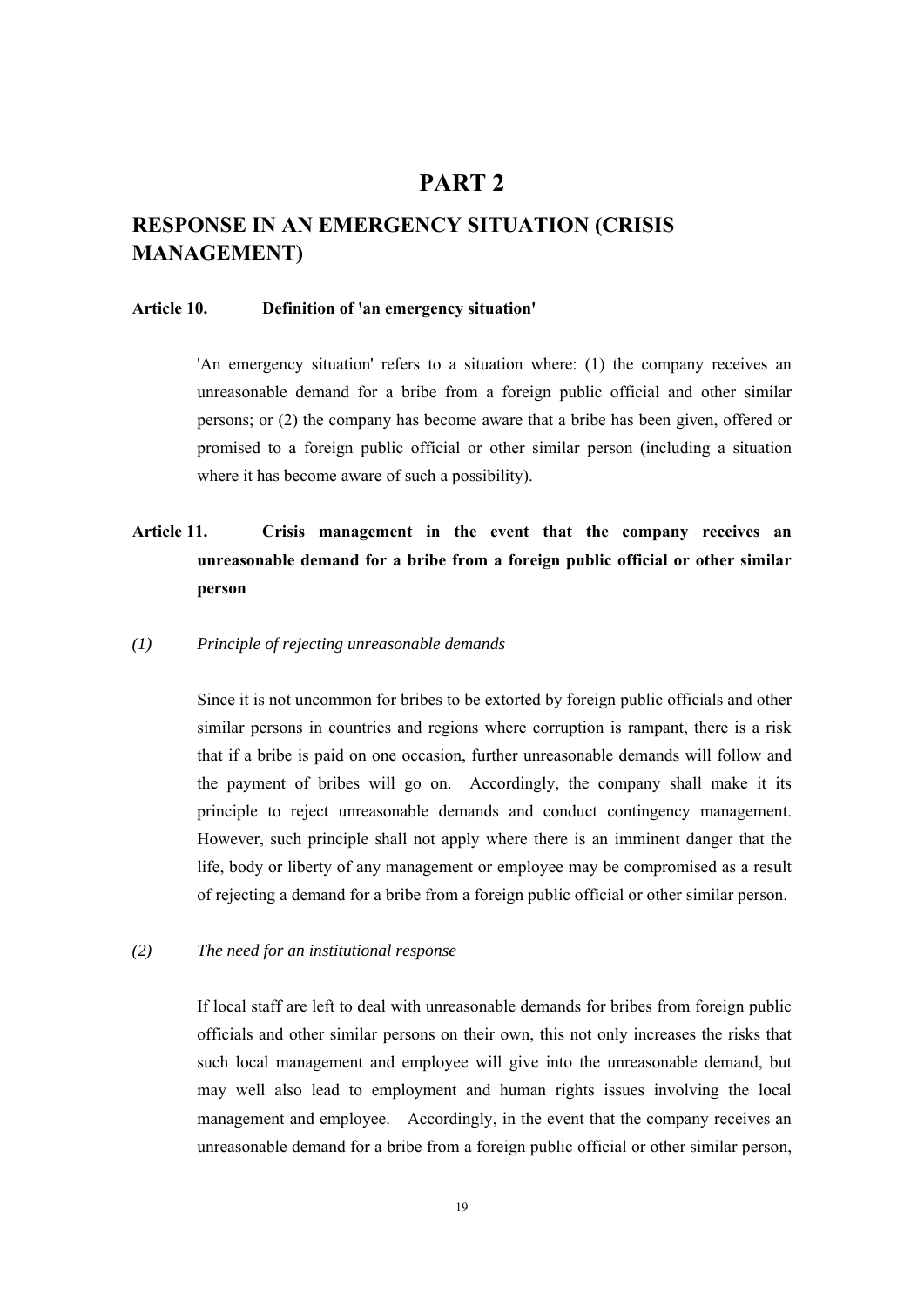the company shall conduct crisis management in an institutional manner. In such a case, it is advisable to consult with a lawyer who is familiar with foreign bribery issues at an early stage.

#### *(3) The need for collective actions with external organizations*

While it is often difficult for one company on its own to take the appropriate measures to address foreign bribery issues – that is, to reject demands for bribes from foreign public officials and other similar persons even if that means accepting the risk of some form of disadvantage – there are situations where unreasonable demands can be avoided by taking collective action in concert with external organizations. The company therefore should consider consulting with external organizations on a case-by-case basis.

#### *(4) The elements of crisis management*

The company shall implement appropriate measures of crisis management to institutionally reject such unreasonable demand from among those listed below where the company receives demands for bribes from foreign public officials and other similar persons:

- (i) making an initial on-the-ground response (a clear refusal [excluding, however, situations where there may be an imminent danger to life, body or liberty], swift reporting);
- (ii) sharing information to the head office (or the relevant parent company) swiftly;
- (iii) depending on the seriousness of the situation, establishing a crisis management response team and consulting with Japanese and local counsel;
- (iv) depending on the seriousness of the situation, making timely reports to external directors at the head office (or the relevant parent company) and statutory auditors (including external auditors) and consulting with support services for Japanese business at the local Japanese embassy or consulate, JETRO, the local chambers of commerce, and others; and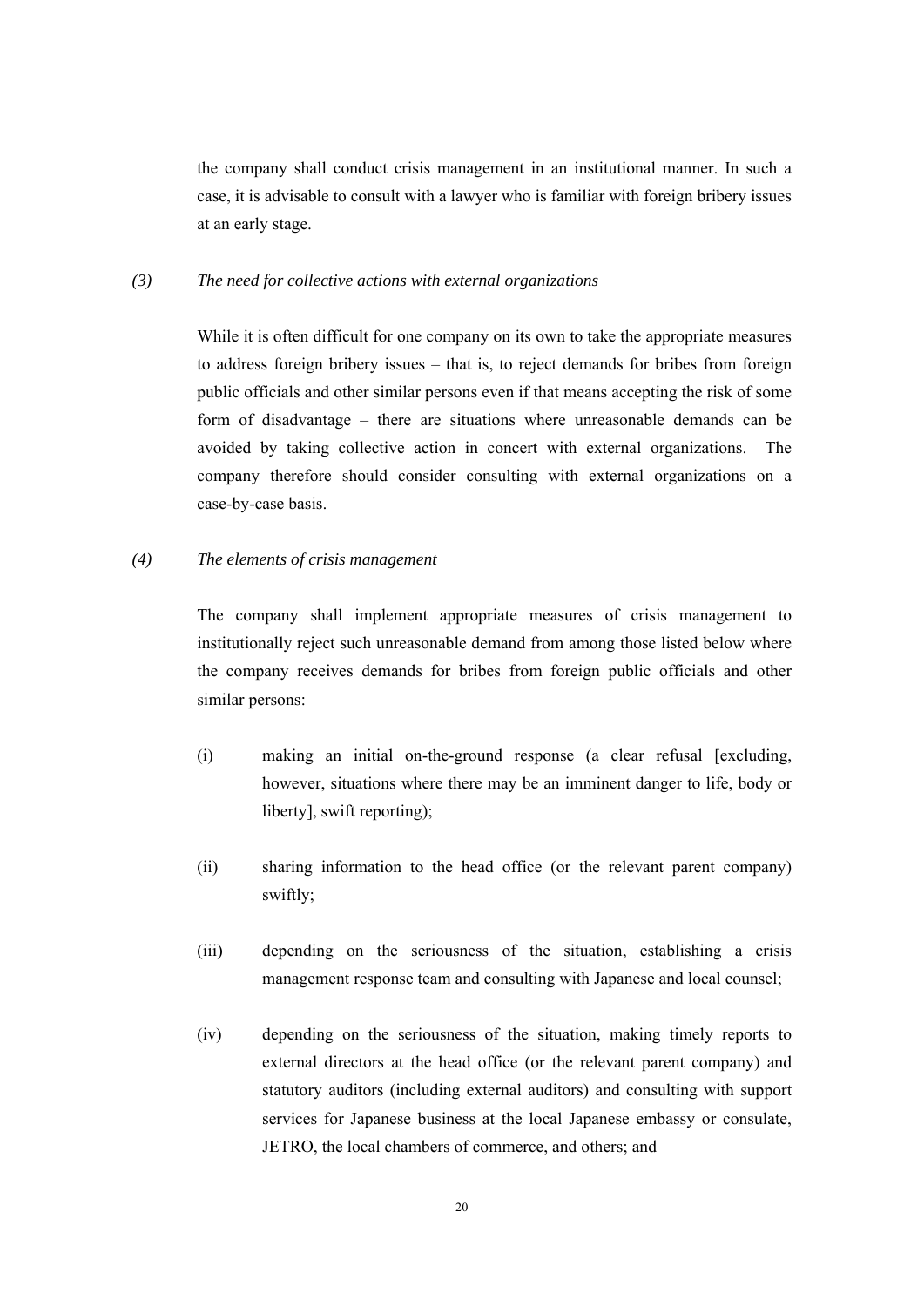(v) in relation to official development assistance, consulting with the fraud and corruption information and consulting service at the Ministry of Foreign Affairs or JICA.

## **Article 12. Crisis management where the company has become aware that a bribe has been given, offered or promised to a foreign public official or other similar person (including a situation where it has become aware of such a possibility)**

## *(1) The need for crisis management response*

Where it has become aware that a bribe has been given, offered or promised to a foreign public official or other similar person, there is a risk, if the company handles the situation badly, that it will escalate to the point where corporate value is damaged severely. To preserve corporate value, therefore, the company shall implement an appropriate crisis management.

#### *(2) The need to act swiftly*

Since a crisis management response may be able to prevent a crisis from increasing in scale by addressing it at an early stage, the company shall implement crisis management (crisis management) once it becomes aware that a bribe has been given, offered or promised to a foreign public official or other similar person. In such a case, it is advisable to consult with a lawyer who is familiar with foreign bribery issues at an early stage. Furthermore, if a risk exists that enforcement action will be taken in relation to the matter in a foreign country and the confidentiality of attorney-client communication is recognized in the country, it is advisable to consider ensuring confidentiality of attorney-client communications (in common law jurisdictions, this includes attorney-client privilege).

#### *(3) The elements of crisis management*

Once it has become aware that a bribe has been given, offered or promised to a foreign public official or other similar person (including where it has become aware of such a possibility), the company shall implement appropriate measures of crisis management from among those listed below: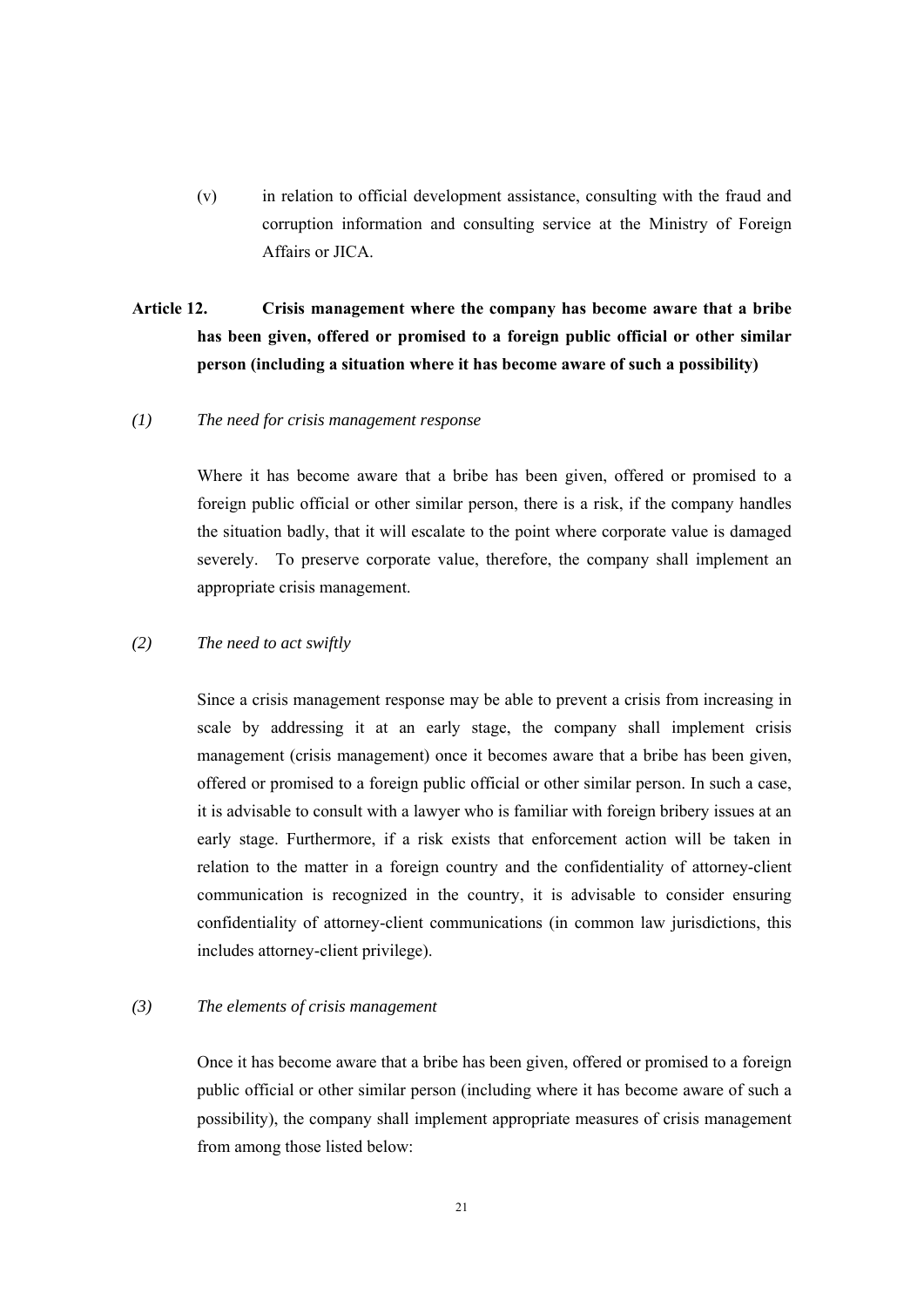- (i) an on-the-ground response to prevent bribes from being further given or promised (as per Article 11(4));
- (ii) steps necessary with a view to the preservation of evidence, including material that may be prejudicial to the company;
- (iii) procedures for designating the officers responsible for handling the incident and establishing an investigation team and so forth;
- (iv) putting in writing the powers of the officers responsible for handling the incident and the investigation team (it is necessary for specialists experienced in investigations to be added to the investigation team and for the investigation team and the officers handling the incident to be composed of people who are independent and not subject to influence from the people implicated in it);
- (v) communicating the findings of the investigation (including interim progress) to the head office (or to the relevant parent company) in a swift and timely manner;
- (vi) depending on the seriousness of the incident, timely reports to external directors at the head office (or the relevant parent company) and statutory auditors (including external auditors);
- (vii) where the findings of the investigation are that the likelihood of bribery is high, considering whether to make reports or admissions to law enforcement agencies, and, in relation to official development assistance, to consult with the fraud and corruption information and consultation service at the Ministry of Foreign Affairs or JICA; and
- (viii) ascertaining the causes of the incident based on the facts found in the investigation, taking disciplinary actions against those involved, and adopting measures to prevent any recurrence.

#### **Article 13. Crisis management framework**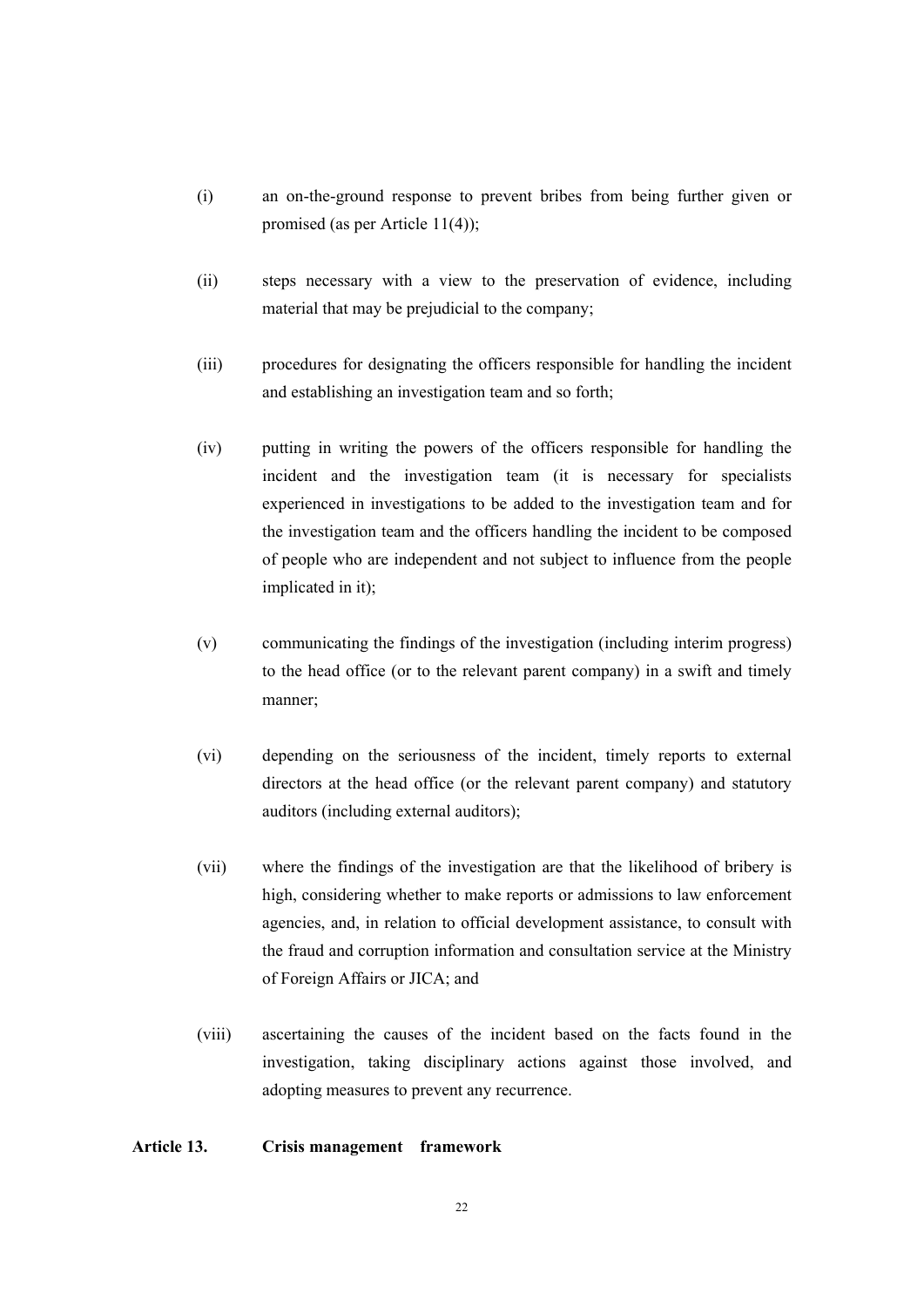## *(1) The need to put in place a framework for crisis management at ordinary times*

 In order to implement a timely crisis management as provided by Articles 11 and 12, the company shall decide on the initial steps to be taken on the ground, lines of communication, the composition of the crisis management team, and other aspects of the crisis management framework in advance of any such incidents.

## *(2) The need to put in place a framework for crisis management throughout the corporate group*

The crisis management framework set out in the preceding paragraph shall be treated as one part of the implementation of a system that will ensure the appropriateness of the group's business and operation. Where overseas local establishments, subsidiaries and so forth do not have adequate structures in place to deal with such situation, the head office (or the relevant parent company) shall ensure appropriate measures as a group by being proactively involved.

#### **Article 14. Record-keeping**

Where crisis management is conducted in accordance with this Part, from the perspective of ensuring the performance by the directors, etc. of their fiduciary duties, the company shall consider keeping a record of the steps taken in accordance with the lawyers' instructions.

## **PART 3**

## **SUBSIDIARY MANAGEMENT AND MERGER & ACQUISITION**

## **Article 15. Parents' assistance to subsidiaries in relation to their anti-bribery compliance programs**

*(1) The need to implement anti-bribery compliance program throughout the corporate group*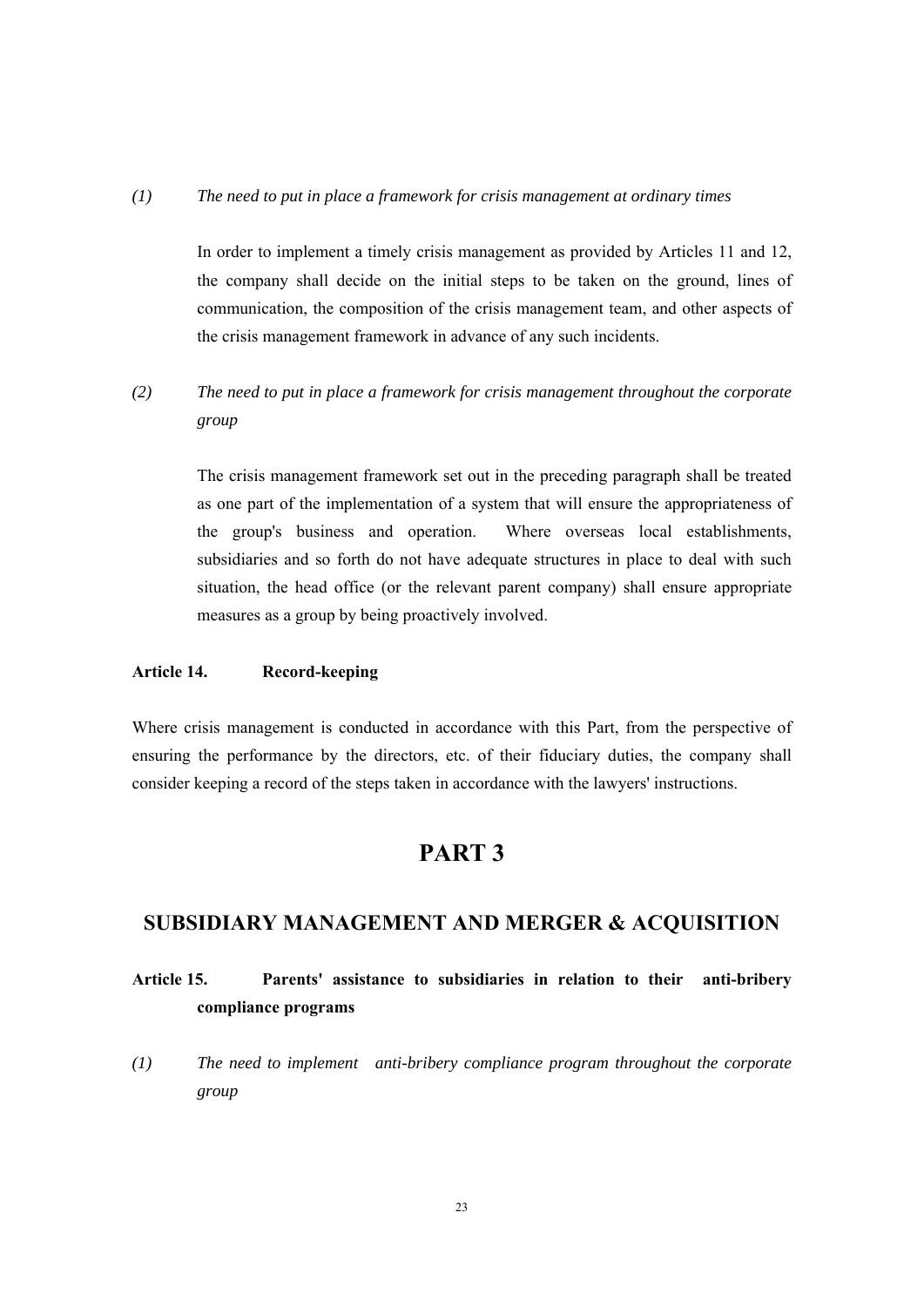In order to implement an anti-bribery compliance program that maintains a certain standard throughout the corporate group, the parent company shall provide each of their subsidiaries with the support necessary in light of their bribery risk.

## *(2) The scope of application of this Guidance*

 Each Article of this Guidance is expected to be used by companies to implement an anti-bribery compliance program for their corporate group.

## **Article 16. Merger & acquisition**

## *(1) The need for anti-bribery due diligence in mergers and acquisitions*

In mergers and acquisitions, the company shall conduct anti-bribery due diligence before or after the mergers and acquisitions (" **Anti-Bribery DD**") to the extent appropriate in light of the bribery risks to prevent the risks of inheriting foreign bribery problems from the target company and the continuation of bribery practices in business activities after the mergers and acquisitions.

#### *(2) The elements of Anti-Bribery DD*

When conducting the Anti-Bribery DD in the preceding paragraph, it is advisable to take the following steps:

## (i) *Prior to the execution of the agreement for the acquisition*

Before the acquisition, Anti-Bribery DD shall be conducted with particular emphasis on the following matters:

- (a) conducting an assessment of the bribery risks at the stage of planning the acquisition in light of the countries and industries in which the target company operates, and its business structure;
- (b) planning the Anti-Bribery DD at an early stage (and at the same time as the legal and financial due diligences for purposes of the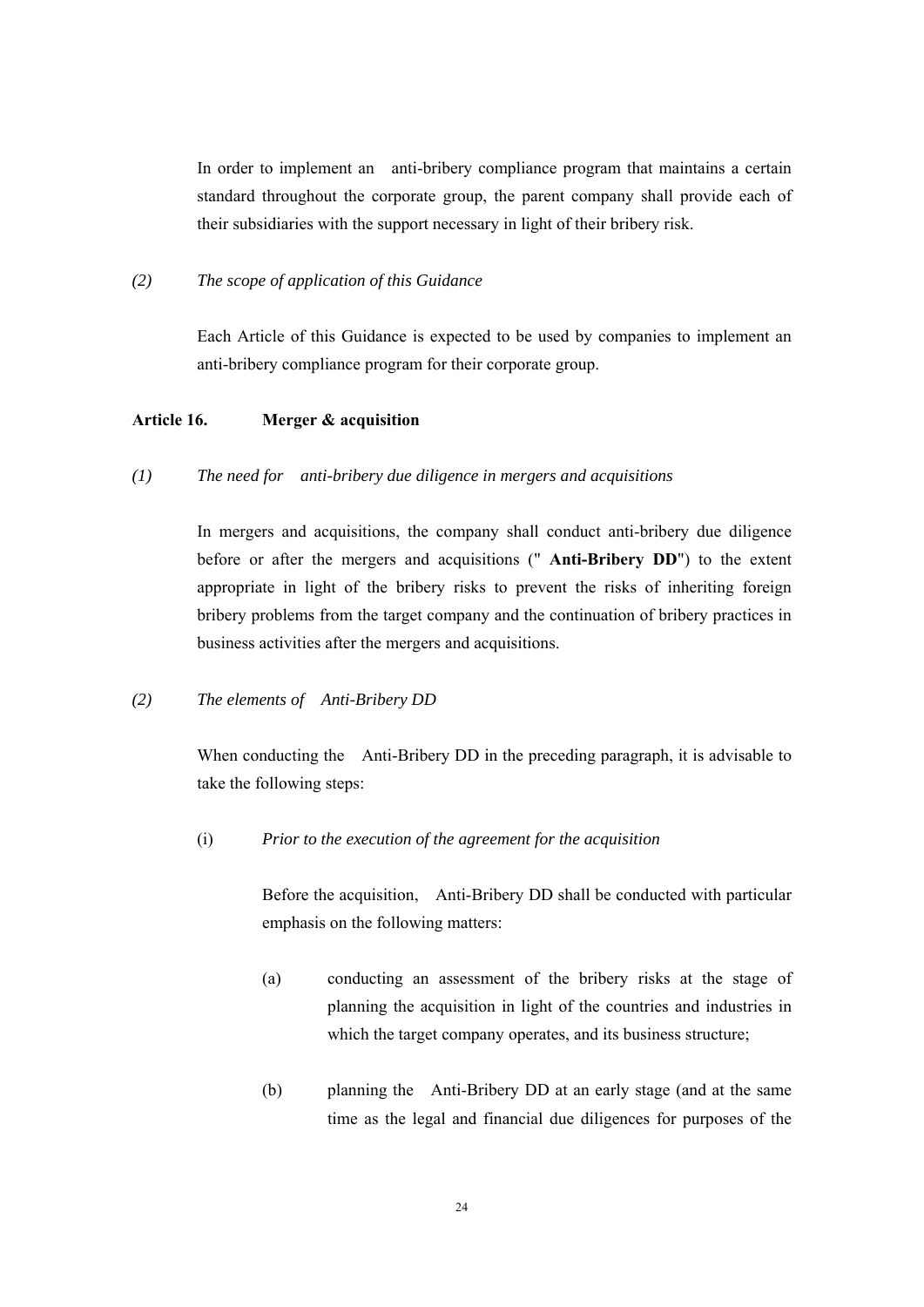acquisition) to allocate human and material resources in accordance with the level of risks;

- (c) ensuring that the matters to be covered in the Anti-Bribery DD include: (i) whether the target company has put in place the anti-bribery compliance program prescribed in this Guidance; (ii) the level of compliance awareness of the top management and key management and employees; (iii) the extent to which its business activities depend on agents and other third parties; (iv) payments to bank accounts in countries other than those where third parties operate; (v) the amount, frequency and form of hospitality, gifts, invitations or donations and such; (vi) the management of cash accounts and any facilitation payments; (vii) the amounts spent on the acquisition of licenses and approvals and customs clearances; (viii) the employment of relatives of government officials; (ix) the status of the whistleblowing system; (x) the criminal records, antecedents and history of regulatory sanctions of the target company and its management; and (xi) the existence of accounting systems adequate to prevent bribery; and
- (d) ensuring that the steps taken to carry out the Anti-Bribery DD include due diligence on the documents supplied, interviews, walkthrough tests on site to verify whether adequate internal controls are in place to prevent bribery, and background checks, engaging law firms, accounting firms, forensics companies and investigations companies as necessary.

#### (ii) *On execution of the agreement for the acquisition*

Particular focus should be given to the following matters at the time of executing the agreement for the acquisition:

(a) where the Anti-Bribery DD has uncovered a bribery issue of such a nature that the purposes of the acquisition can be nonetheless achieved, the agreement for the acquisition company shall include covenant clauses that require the seller to ensure that the target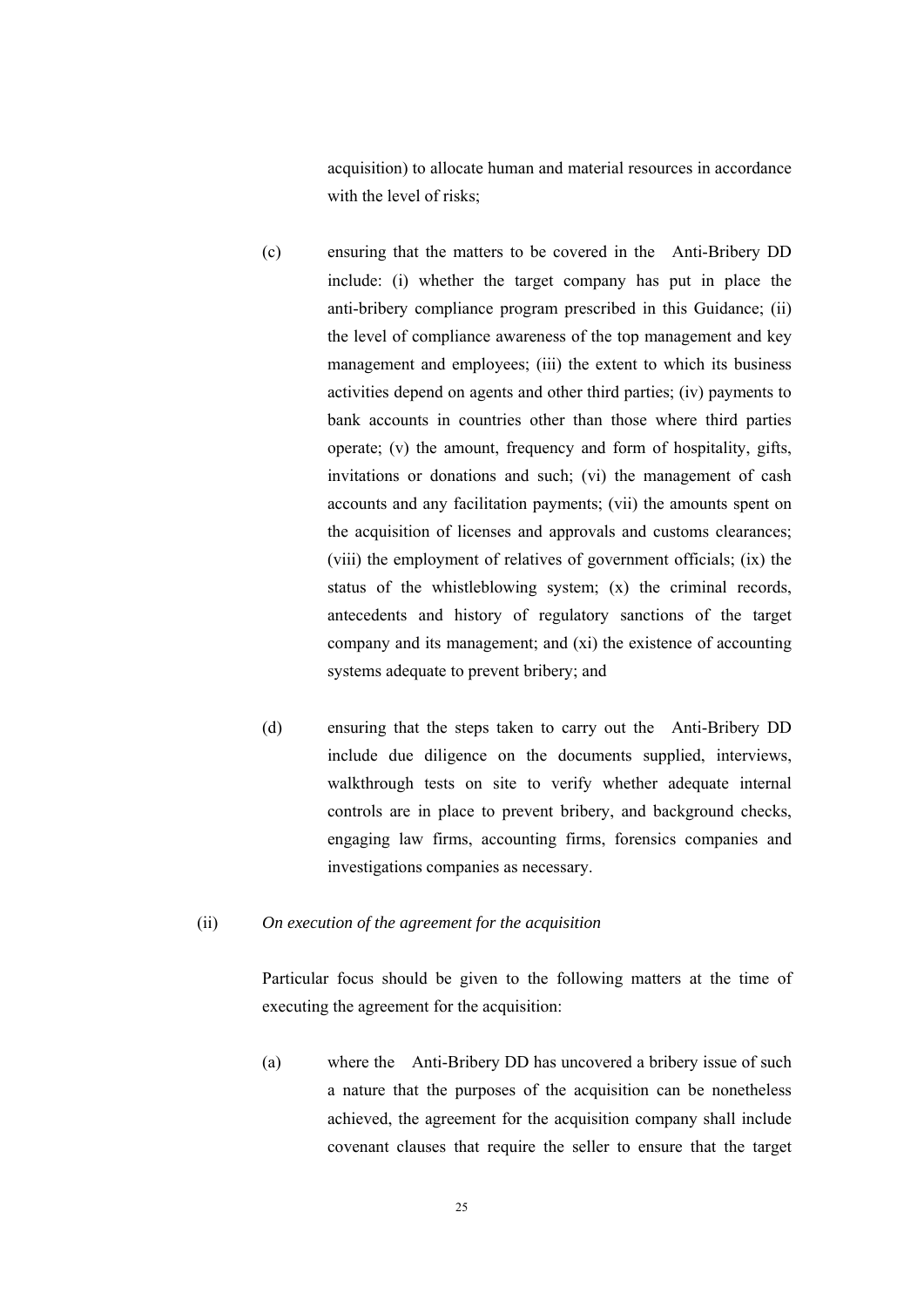company will, among other things, discipline the management and employees involved, conduct additional investigations and reports in relation to the matters uncovered, provide a written pledge from its top management taking a firm line on anti-bribery matters, and consider and implement practicable measures to prevent any recurrence;

- (b) where Anti-Bribery DD has uncovered a bribery issue so serious that the purpose of the acquisition cannot be achieved, the company shall either abandon the acquisition plan or devise an alternative acquisition plan that does not include the part of the business with the high level of bribery risks; and
- (c) the agreement for the acquisition shall include a representation and warranty from the seller that there is no bribery issue in relation to the acquired business.

#### (iii) *Post-acquisition measures*

Particular attention shall be given to the following matters post-acquisition:

- (a) where, due to insider trading regulations or a lack of cooperation from the seller, it was not possible to obtain sufficient information in pre-acquisition Anti-Bribery DD, the company shall conduct adequate Anti-Bribery DD focusing on the areas with high bribery risks within a certain period immediately after the closing of the acquisition;
- (b) as regards any bribery issues uncovered post-acquisition, the company shall take appropriate steps to keep bribery risks arising out of the acquisition to a minimum, such as considering whether to make a report to the authorities, disciplining the personnel involved and introducing measures to prevent any recurrence, as well as enforcing any warranty or representation clauses in the agreement for the acquisition; and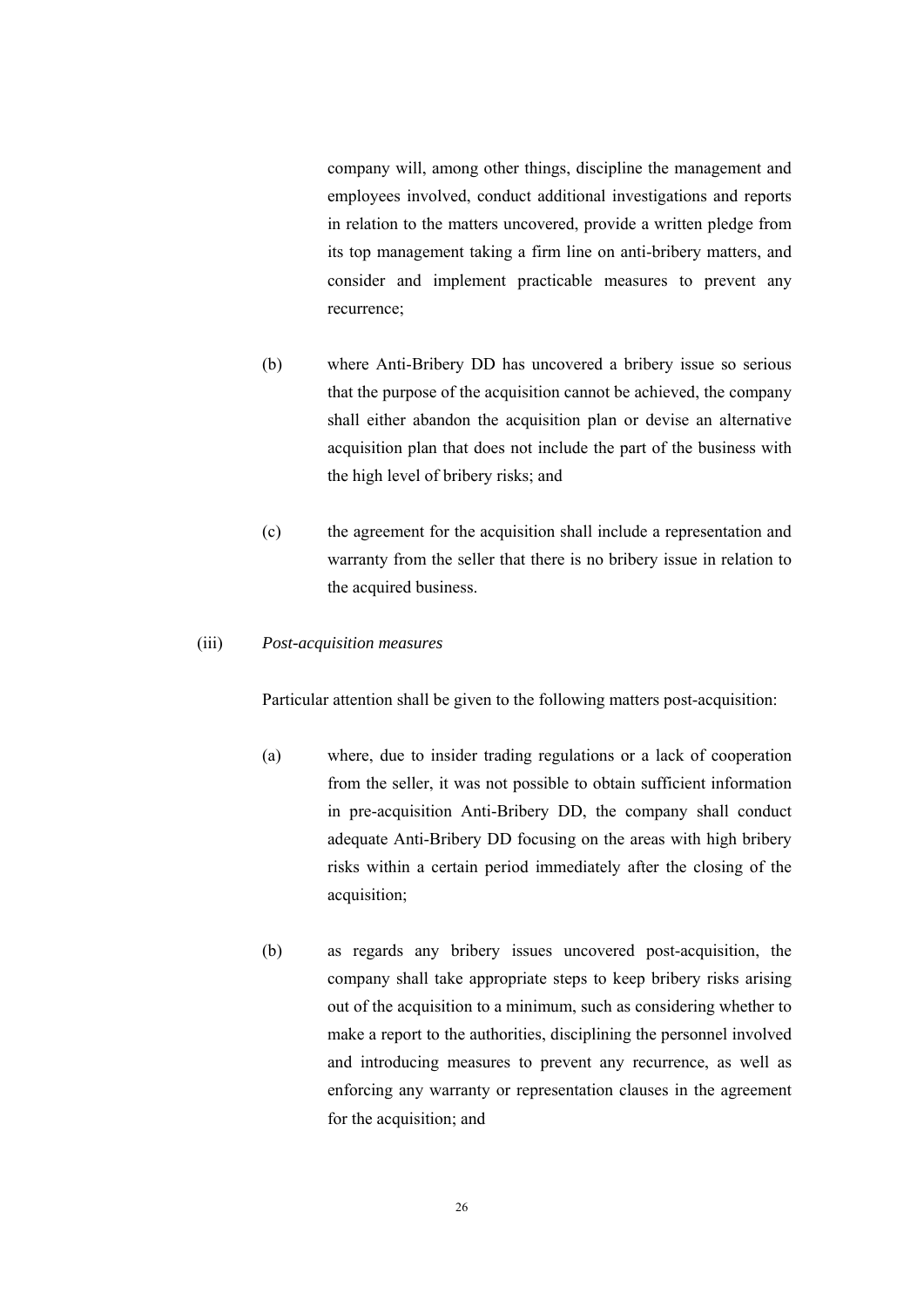(c) post-acquisition, the company shall promptly apply its own anti-bribery internal controls, including the fundamental policy and internal rules and conduct monitoring of the acquired business.

# **PART 4**

## **MISCELLANEOUS**

#### **Article 17. Disclosure of information**

### *(1) Disclosure of information at ordinary times*

When the company perceives that its bribery risks would have a serious impact on its corporate value, it is advisable for it to disclose information regarding the nature of the bribery risks the company is facing and the state of implementation of the anti-bribery compliance program put into place to address them, in disclosure documents such as timely disclosures, business reports, securities filings, corporate governance reports and corporate social responsibility reports.

## *(2) Disclosure of information when bribery has come to light*

 When an issue with bribery that will have a serious impact on its corporate value has come to light, the company shall set out the nature of that issue in disclosure documents such as timely disclosures, business reports, securities filings, corporate governance reports and corporate social responsibility reports.

## **Article 18. Declaration of implementation of this Guidance**

*(1) Recommendation to make a declaration of implementation of this Guidance* 

Where the company intends to implement an anti-bribery compliance program by reference to the METI Guidelines and this Guidance, it may make a declaration to that effect internally and externally through the information disclosure under Article 17,